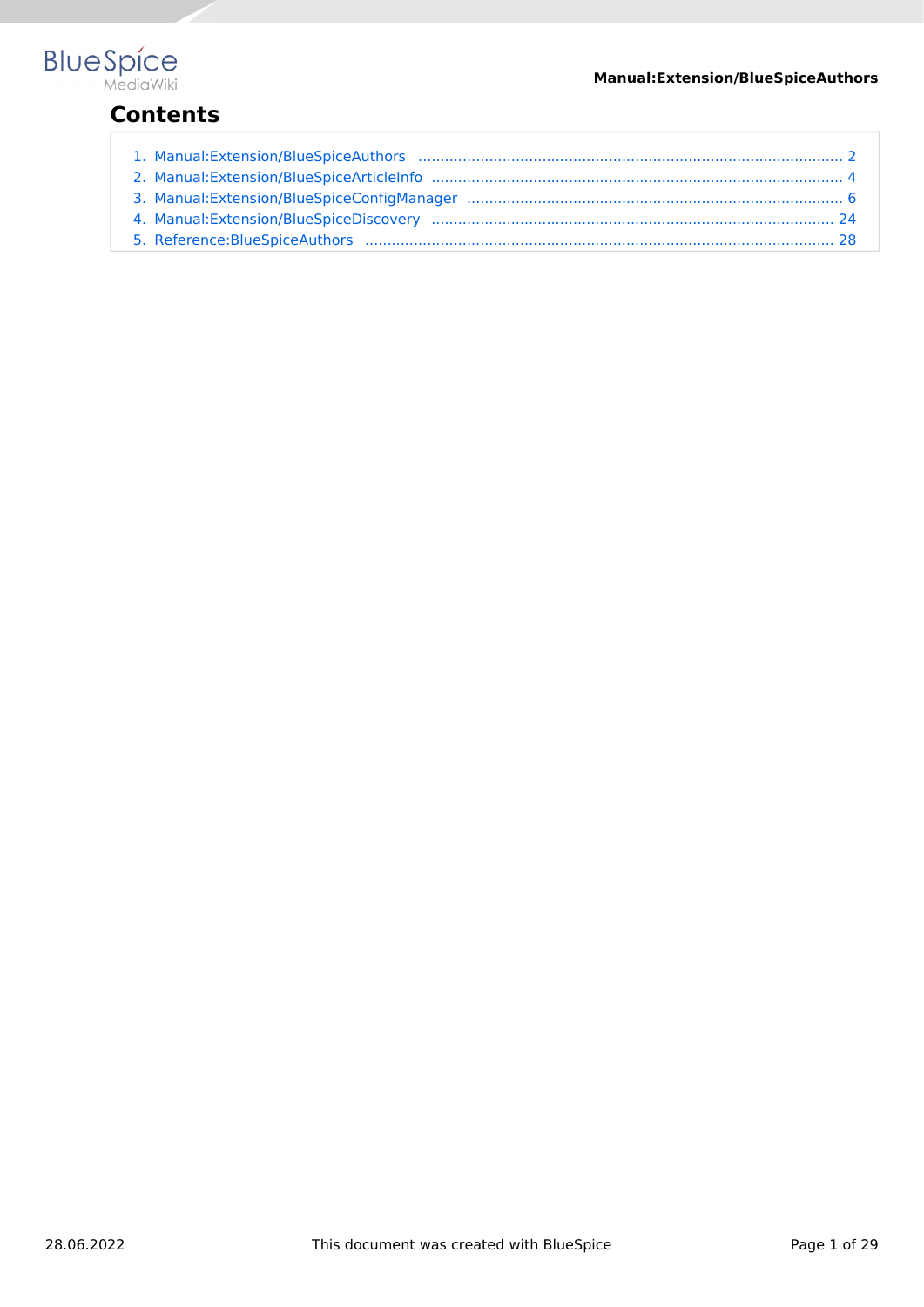<span id="page-1-0"></span>

# **Manual:Extension/BlueSpiceAuthors**

**BlueSpiceAuthors** displays the profile images of the users who have contributed to a wiki page.

### **Contents**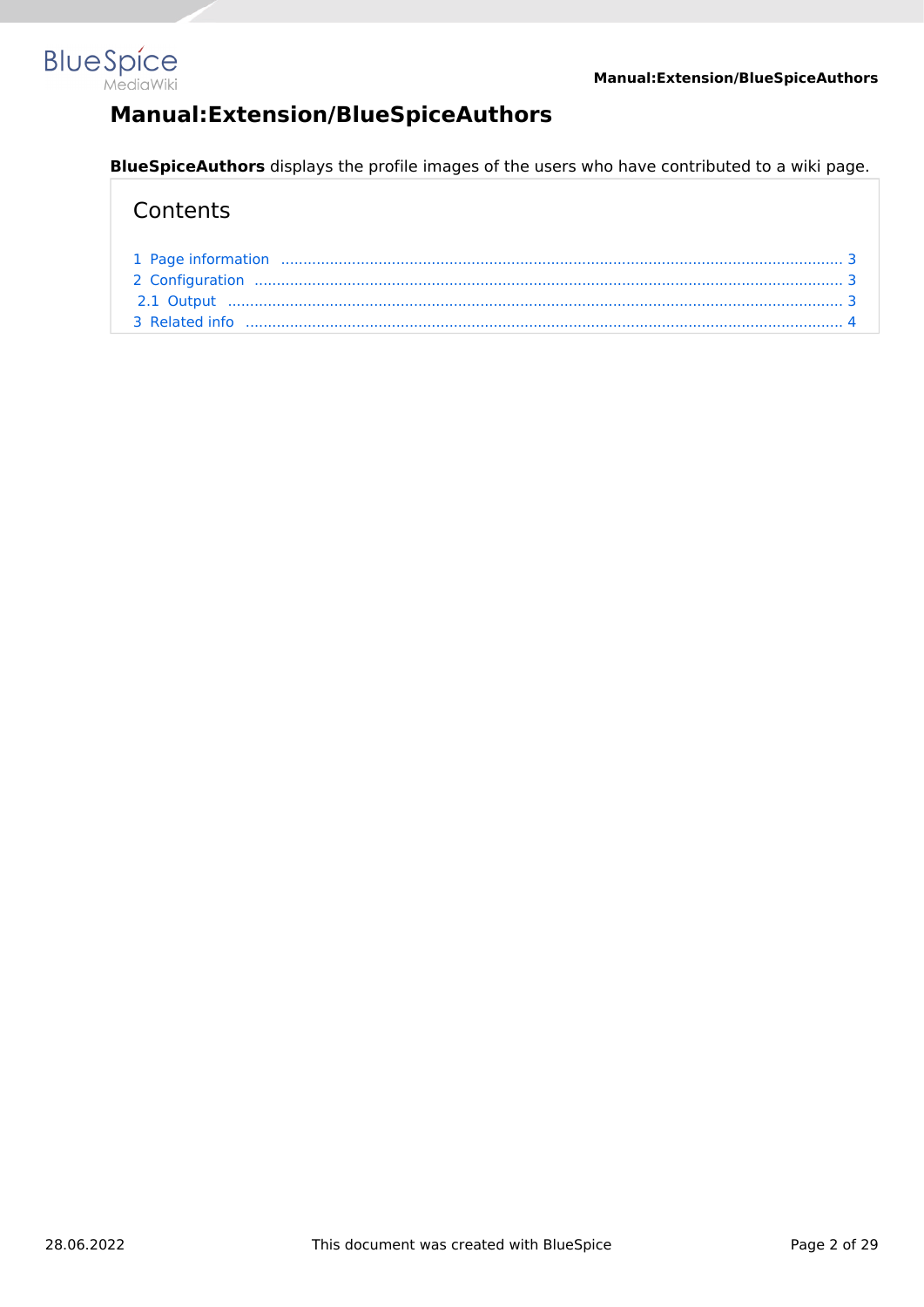<span id="page-2-0"></span>

### Page information

Authors of a page are listed on the *Page information* in the [page tools.](#page-25-0) *.*



### <span id="page-2-1"></span>**Configuration**

In the [Config manager](#page-5-0) you can change if authors are shown on the Page information or not.

| SpecialPages: BlueSpiceConfigManager |                                                 |  |  |  |
|--------------------------------------|-------------------------------------------------|--|--|--|
| <b>Config Manager</b>                |                                                 |  |  |  |
| Extension                            |                                                 |  |  |  |
|                                      | BlueSpiceUEModuleBoo                            |  |  |  |
|                                      | Data analysis<br><b>BlueSpiceFoundation</b>     |  |  |  |
|                                      | <b>Display authors</b><br><b>BlueSpiceAbout</b> |  |  |  |
|                                      | <b>BlueSpiceArticleInfo</b>                     |  |  |  |
|                                      | <b>BlueSpiceAuthors</b>                         |  |  |  |
| Config manager                       |                                                 |  |  |  |

### <span id="page-2-2"></span>**Output**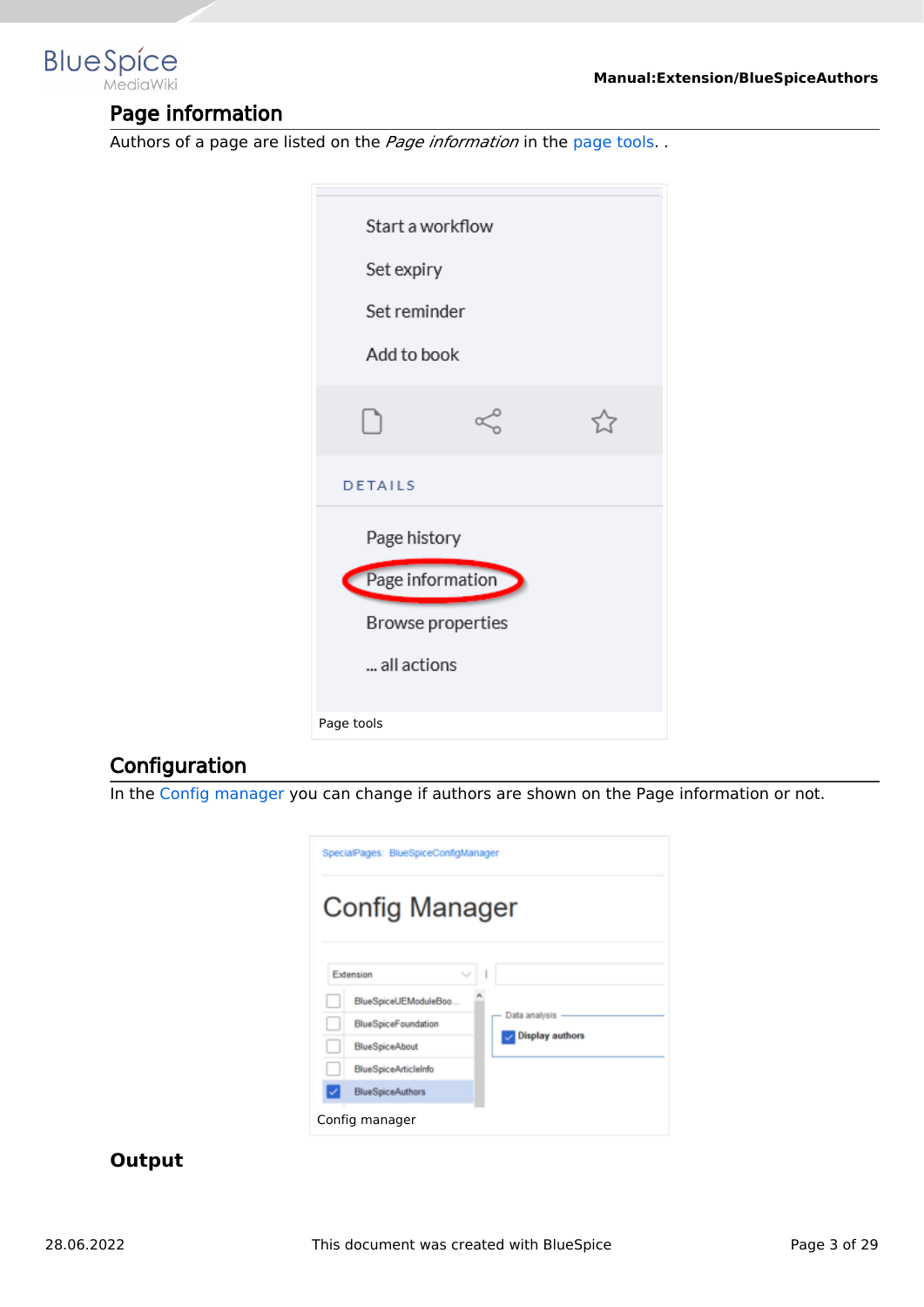

*BlueSpiceAuthors,* together with *[BlueSpiceArticleInfo](#page-3-0)* and *BlueSpiceReaders*, is part of the *Page information* in the quality management tools.

**Display authors:** Show or hide authors on the page information page.

| $\times$             | Page information for "Manual:Extension/BlueSpiceAuthors" |  |
|----------------------|----------------------------------------------------------|--|
| General              |                                                          |  |
| Last edit            | Ptechnik (editor)                                        |  |
| Properties           |                                                          |  |
| Expiry of page       |                                                          |  |
| Authors of this page |                                                          |  |
| Readers of this page |                                                          |  |
| Reminder             |                                                          |  |
|                      |                                                          |  |
|                      |                                                          |  |
|                      | $\ll$ <   Page 1 of 1 $\gt$ $\gg$   $\degree$            |  |
| Authors of page      |                                                          |  |

Authors are listed in their role of original author or subsequent editor.

<span id="page-3-1"></span>

# <span id="page-3-0"></span>**7.6 Page information**

**BlueSpiceArticleInfo** contains meta information about a content page.

### **Contents**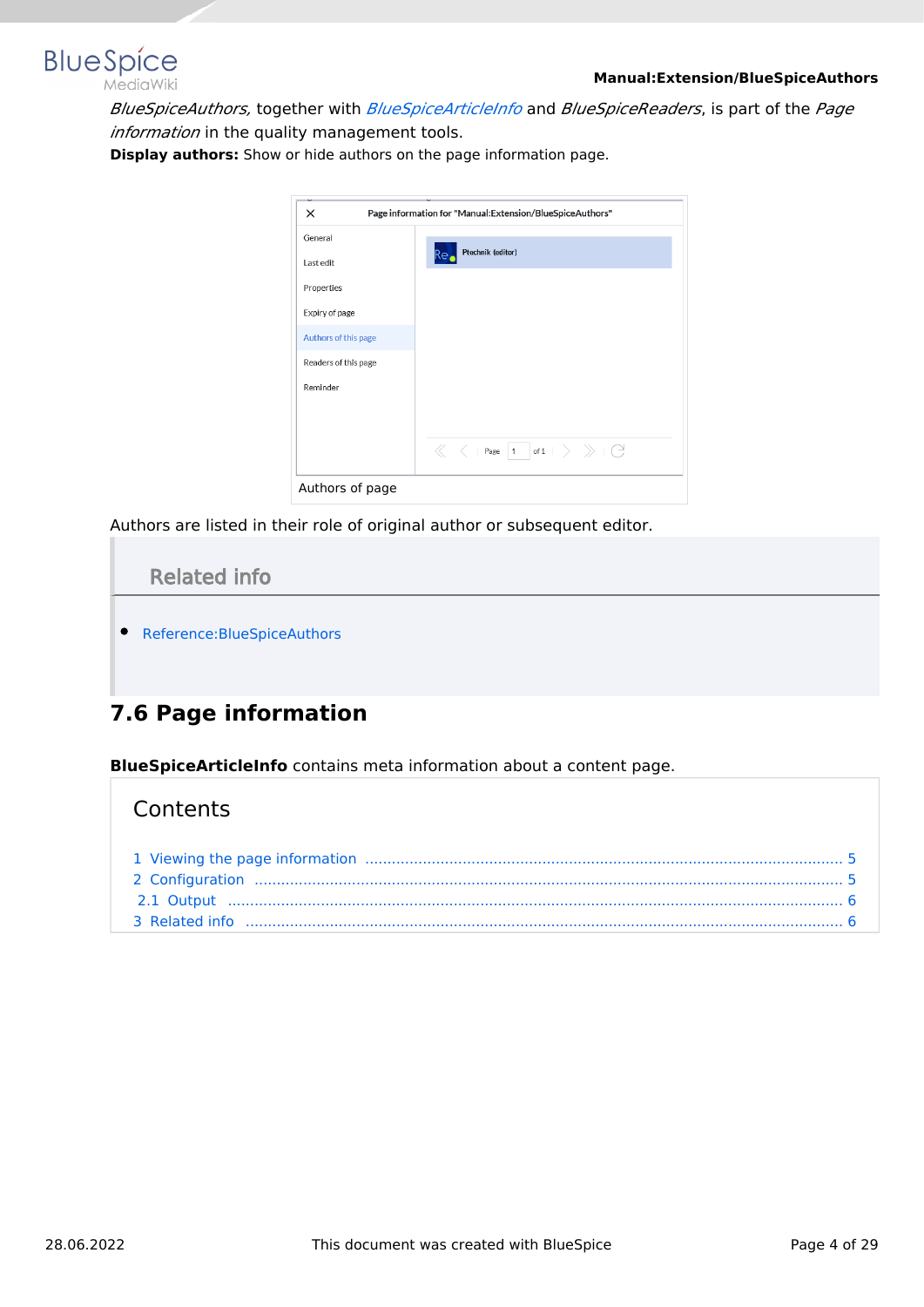<span id="page-4-0"></span>

### Viewing the page information

The list of meta information about a page is displayed in the page information of the [page tools](#page-25-0).

| Start a workflow<br>Set expiry<br>Set reminder<br>Add to book |  |  |  |  |
|---------------------------------------------------------------|--|--|--|--|
| ו ו                                                           |  |  |  |  |
| DETAILS                                                       |  |  |  |  |
| Page history                                                  |  |  |  |  |
| Page information                                              |  |  |  |  |
| Browse properties                                             |  |  |  |  |
| all actions                                                   |  |  |  |  |
| quality management tools                                      |  |  |  |  |

The following information is available: Last edit Properties Assignments Expiry of the page Authors Readers Reminder

### <span id="page-4-1"></span>**Configuration**

In the [config manager,](#page-5-0) you can change the update frequency for this information. Here, you choose *Extension* from the select menu and then *BlueSpiceArticleInfo*.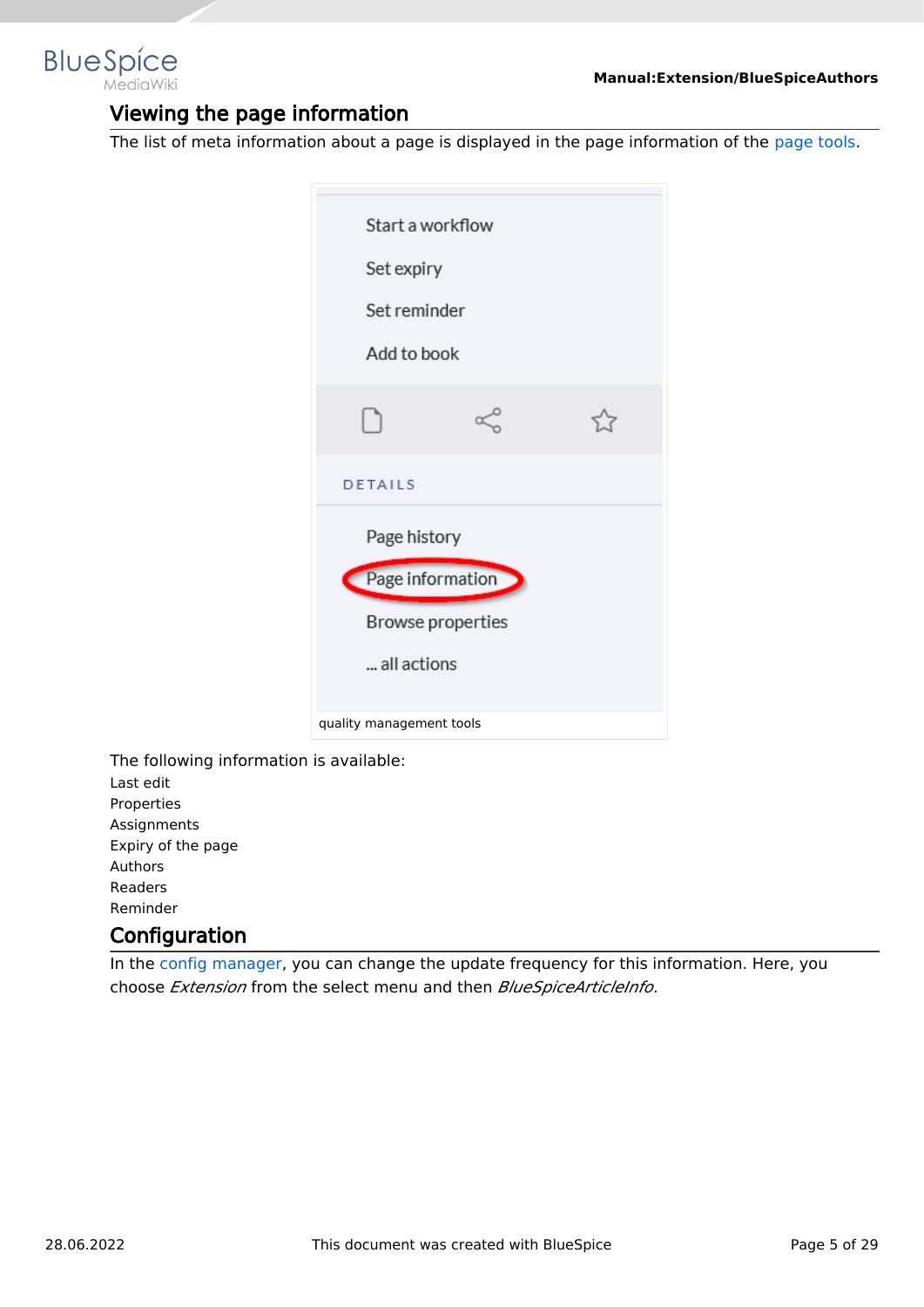

| <b>Bluespice Config Manager</b> |                                              |  |
|---------------------------------|----------------------------------------------|--|
| Extension                       | Reset<br>Save<br>1                           |  |
| BlueSpiceFoundation             |                                              |  |
| BlueSpiceAbout                  | Data analysis<br>Update interval in seconds: |  |
| BlueSpiceArticleInfo            | 10<br>÷<br>$\overline{\phantom{a}}$          |  |
| BlueSpiceAuthors                |                                              |  |
| BlueSpiceAvatars                |                                              |  |
| BlueSpiceBookshelf              |                                              |  |
| <b>BlueSpiceChecklist</b>       |                                              |  |
| BlueSpiceExtende                |                                              |  |
| BlueSpiceExtende                |                                              |  |
| BlueSpiceInsertCa               |                                              |  |
| BlueSpicePageAss                |                                              |  |
| BlueSpicePageTe                 |                                              |  |
| BlueSpicePermissi               |                                              |  |
| Settings in ConfigManager       |                                              |  |

### <span id="page-5-1"></span>**Output**

*BlueSpiceArticleInfo*, together with *[BlueSpiceAuthors](#page-1-0), [BlueSpiceReaders,](https://en.wiki.bluespice.com/wiki/Manual:Extension/BlueSpiceReaders) and* 

*[BlueSpiceExtendedSearch](https://en.wiki.bluespice.com/wiki/Manual:Extension/BlueSpiceExtendedSearch)* is part of the *Page information* in the quality management tools. **Update interval in seconds:** Sets the refresh rate for the "Last edit" value. By default, this date is updated every 10 seconds via JavaScript.

| security<br>ions, th | $\times$             | Page information for "Main Page" | eSpice a |
|----------------------|----------------------|----------------------------------|----------|
|                      | General              |                                  |          |
| this he              | Last edit            | Title<br>Main Page               |          |
| elp desk             | Properties           | Page length (in bytes)<br>2748   |          |
|                      | Expiry of page       | $\mathbf{1}$<br>Page ID          |          |
| and S                | Authors of this page | Language<br>en                   |          |
| hat's ne<br>curren   | Readers of this page | Content model<br>wikitext        | ent      |
|                      | Reminder             | Number of watchers               |          |
| <b>rents</b>         |                      | Redirects<br>$\mathbf 0$         |          |
|                      |                      |                                  |          |
|                      |                      |                                  | ion      |

# <span id="page-5-2"></span>Related info

[Reference:BlueSpiceArticleInfo](https://en.wiki.bluespice.com/wiki/Reference:BlueSpiceArticleInfo)

# <span id="page-5-0"></span>**6 Config manager**

### **Contents**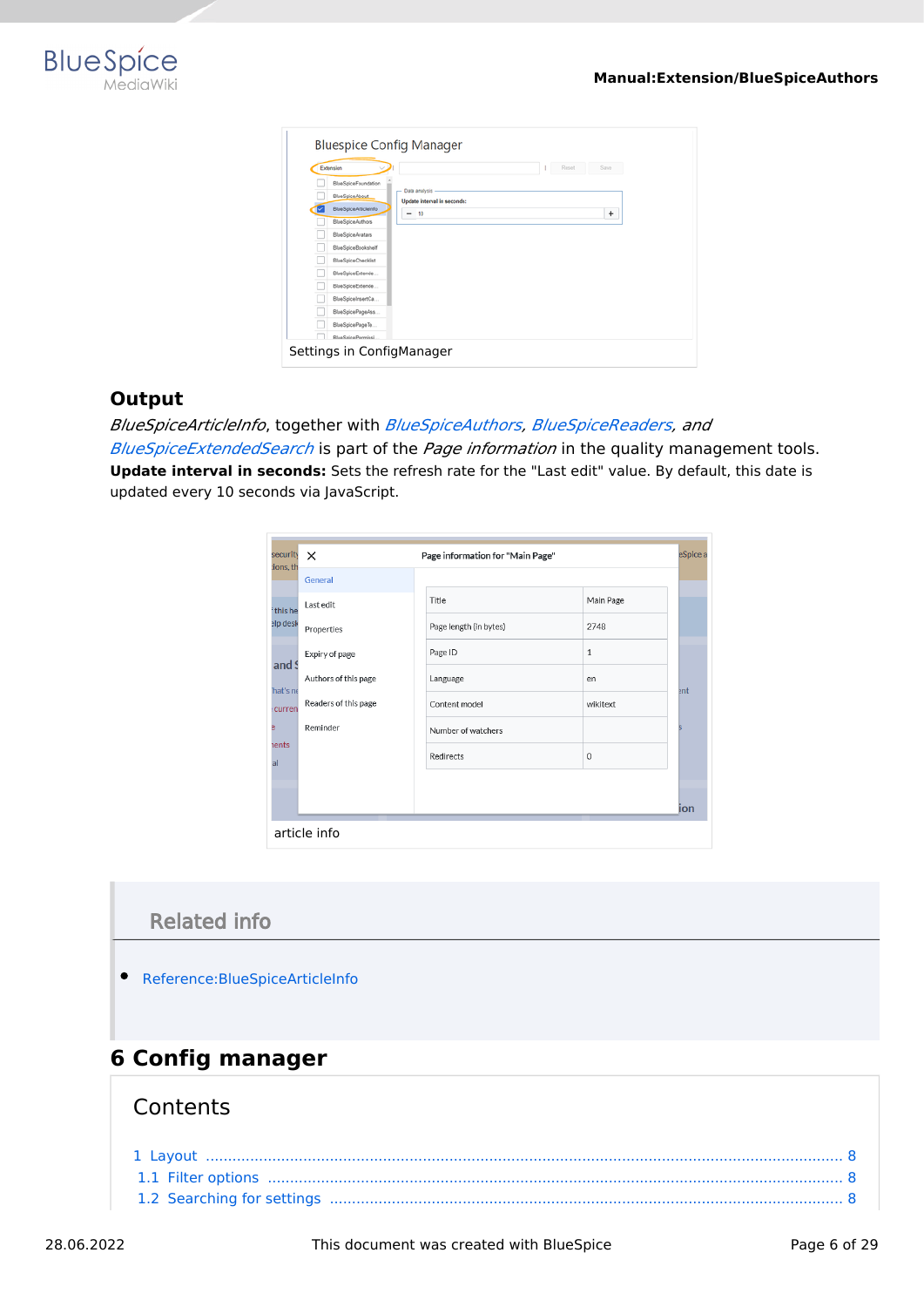# **Blue** Spice

#### **Manual:Extension/BlueSpiceAuthors**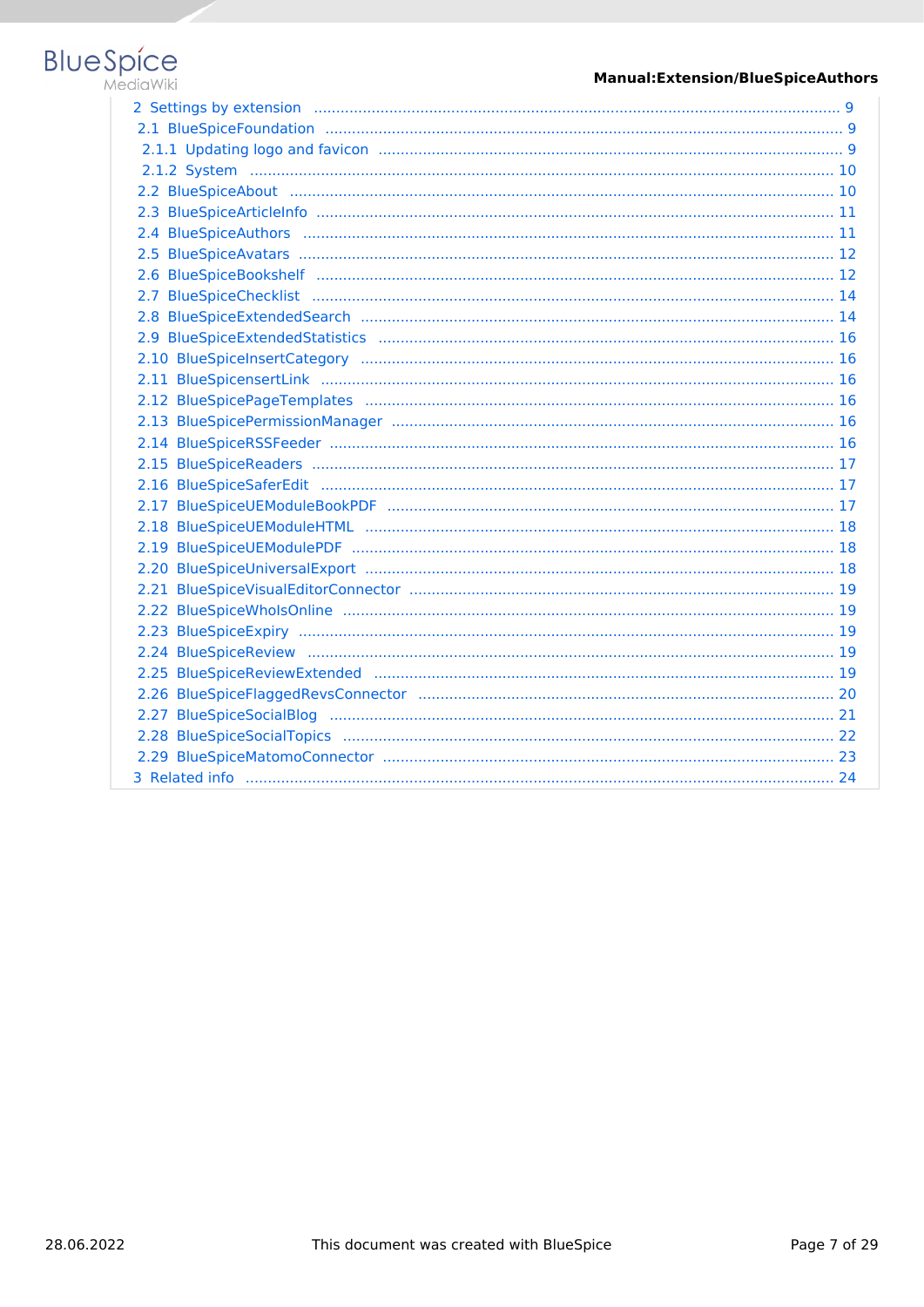



With the Config manager, a wiki user with *sysop* rights can manage BlueSpice wiki-wide settings in one place. In the [navigation](https://en.wiki.bluespice.com/w/index.php?title=BlueSpice_Layout&action=view), it is located under *Global navigations > Management > Config manager*.This link loads the page *Special:ConfigManager.*

### <span id="page-7-0"></span>Layout

### <span id="page-7-1"></span>**Filter options**

All settings can be accessed through the following filter options:

**Feature:** group by type of functionality the setting belongs to (search, administration...) **Extension:** group by extension name

**Package:** group by BlueSpice edition and services (BlueSpice free, BlueSpice pro, Matomo)

| Save<br>Feature<br>Reset<br>$\checkmark$<br>Feature<br>$\int_{\Omega}$<br><b>BlueSpiceAbout</b><br>Extension<br>Show link "About BlueSpice" in the main menu<br>Package<br>Data analysis<br><b>BlueSpiceArticleInfo</b><br>Pellinnalization<br>Update interval in seconds:<br>$\ddot{}$<br>10<br>Export<br>-<br>Book:<br>config manager filter |
|------------------------------------------------------------------------------------------------------------------------------------------------------------------------------------------------------------------------------------------------------------------------------------------------------------------------------------------------|
|------------------------------------------------------------------------------------------------------------------------------------------------------------------------------------------------------------------------------------------------------------------------------------------------------------------------------------------------|

All settings are available in any type of grouping. Changing the grouping type does not add or remove setting options. It just groups them differently. After settings are adjusted, they can be saved by clicking *Save*, or cancelled by clicking *Reset*.

**Note:** If a server administrator has configured a setting to no longer be writable, it will be shown as greyed-out in the config manager. You will have to talk to your server administrator about changing such a setting.

### <span id="page-7-2"></span>**Searching for settings**

A search bar is located above the list of settings. Type in a keyword such as "logo" to find the corresponding setting. The search returns settings regardless of the currently selected group.

**Note:** The search field has to be empty if you want to see the filter menu instead of the search.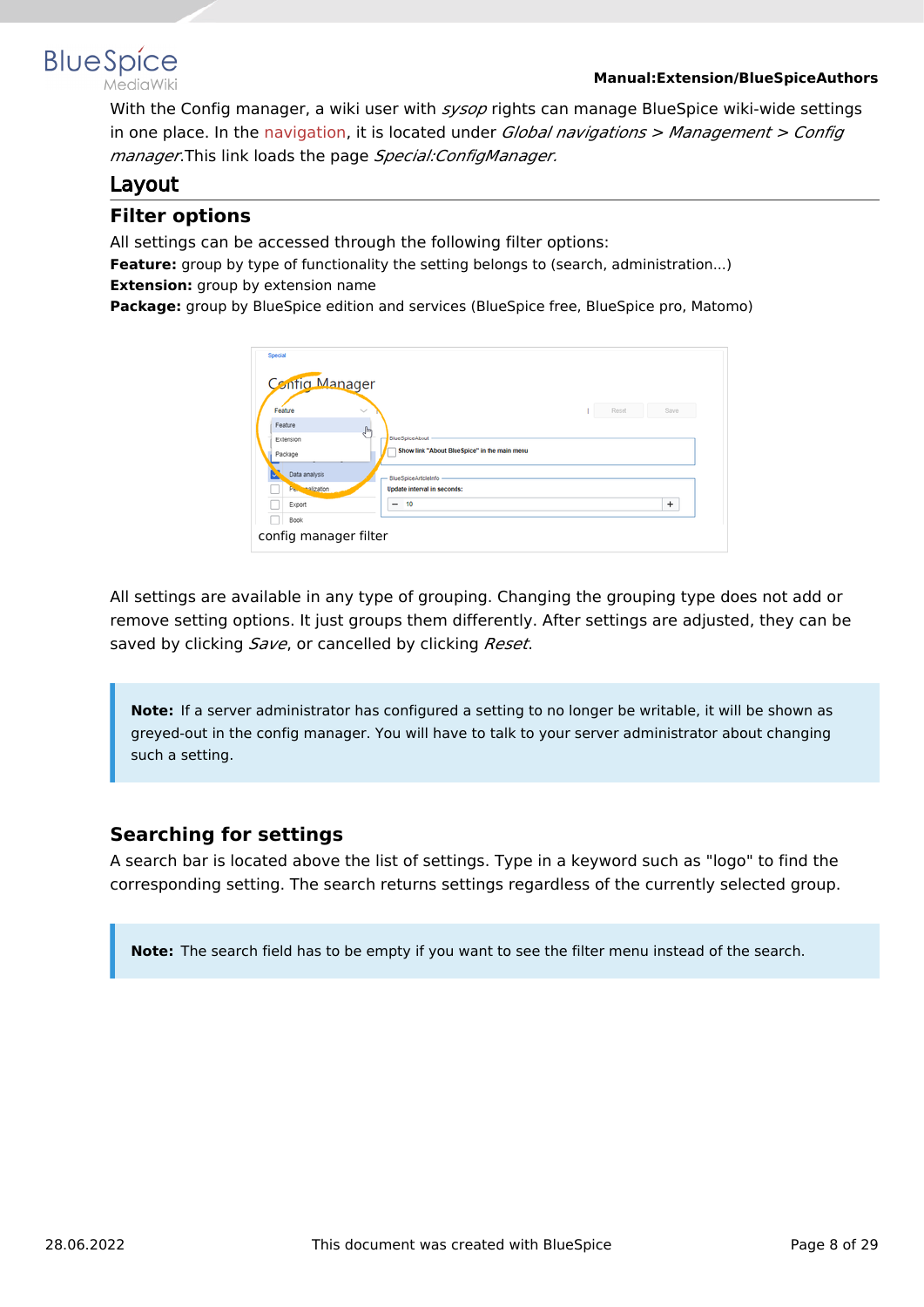

| logo                                                                |  |
|---------------------------------------------------------------------|--|
| <b>BlueSpiceFoundation</b><br>Logo path:                            |  |
| /w/skins/BlueSpiceCalumma/resources/images/common/logo/bs3_logo.png |  |
| Config manager search box                                           |  |

### <span id="page-8-0"></span>Settings by extension

### <span id="page-8-1"></span>**BlueSpiceFoundation**

#### <span id="page-8-2"></span>Updating logo and favicon

**Logo path:** The logo image should be stored in the /images folder of your installation. If you store it in the /skins folder of your BlueSpice installation, it could be overwritten with an upgrade.

#### **To upload the logo directly in the wiki:**

**Upload** the logo on the page *Extended file list* (*Special:ExtendedFilelist*). This is a link under the *Global actions* navigation.

**Search** for the logo name in the extended file list.

**Click** on the thumbnail image of the logo. This opens the logo on a separate page.

| Extended file list                            |                                                                                                                                                                      |  |
|-----------------------------------------------|----------------------------------------------------------------------------------------------------------------------------------------------------------------------|--|
|                                               | Filter:                                                                                                                                                              |  |
|                                               | $ \hspace{.06cm}$ of 1 $ $ $\hspace{.08cm}$ $\rangle$ $\hspace{.08cm}$ $\rangle$ $ $ $\hspace{.06cm}$ $\hspace{.08cm}$ $\hspace{.08cm}$<br>$1 -$<br>$\langle$   Page |  |
| Thumbnail                                     | Filename                                                                                                                                                             |  |
|                                               | LASERLINE Logo 2016.png                                                                                                                                              |  |
| <b>LASERLINE</b><br>We print it. You love it! |                                                                                                                                                                      |  |
| logo thumbnail image                          |                                                                                                                                                                      |  |

**Copy** the relative logo path from the address bar.In a typical Wiki configuration, this path starts with */w/....* .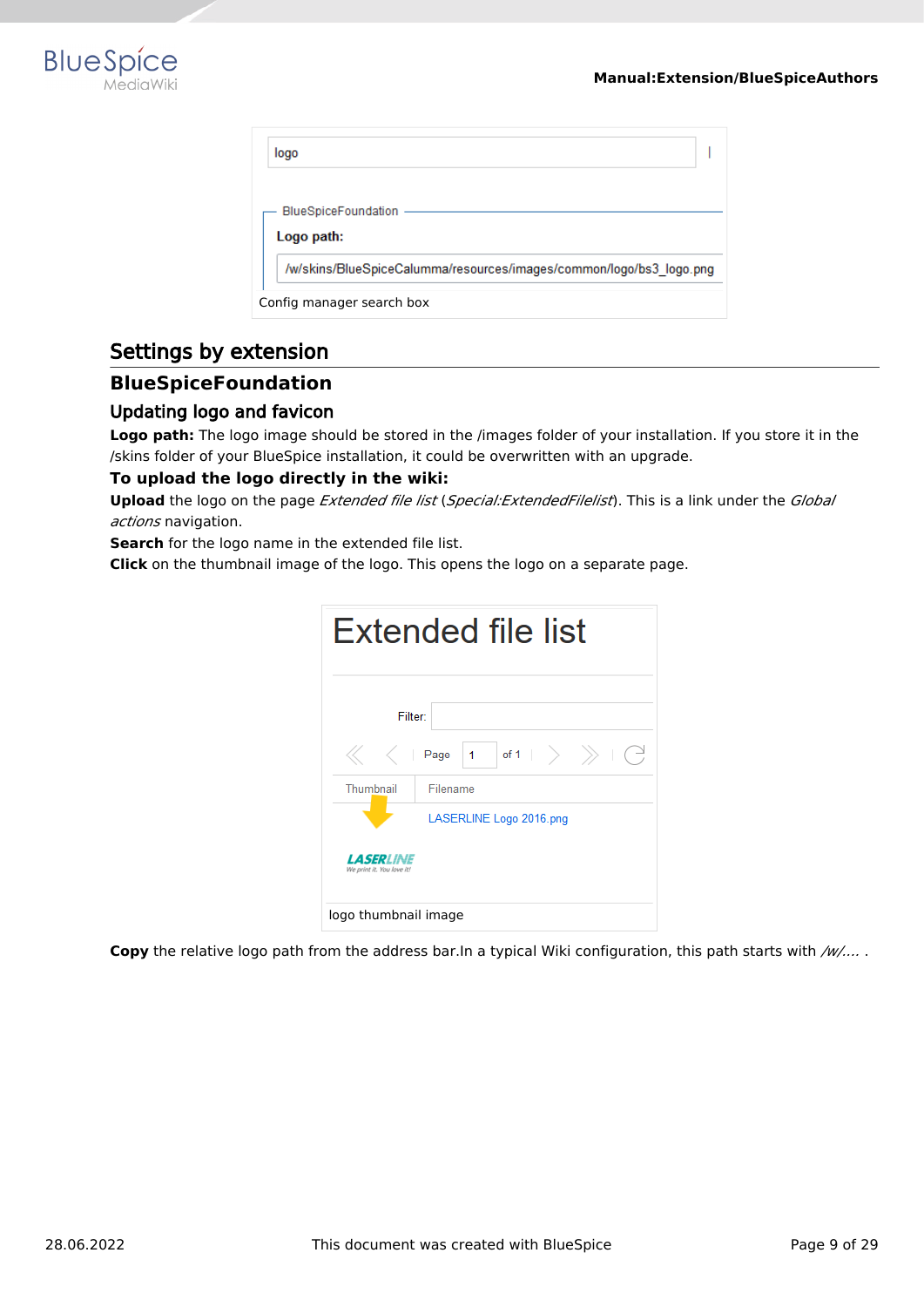



**Paste** the logo path into the text field for the logo.

| Extension                   |                                                   |
|-----------------------------|---------------------------------------------------|
| <b>BlueSpiceFoundation</b>  | ۸                                                 |
| <b>BlueSpiceAbout</b>       | Skinning<br>Logo path:                            |
| <b>BlueSpiceArticleInfo</b> | /w/nsfr img auth.php/6/68/LASERLINE Logo 2016.png |
| <b>BlueSpiceAuthors</b>     | Favicon path:                                     |
| logo path                   |                                                   |

#### **Click** *Save*.

**Refresh** the page (Strg+F5).

If the uploaded logo is too large, you can add the following code snippet to the page *MediaWiki:Common.css* . This automatically adjusts the image to the height of the main toolbar:

.bs-logo a {background-size: contain;}

**Favicon path:** The favicon image should be stored in the */images* folder of your installation. If you store it in the /skins folder of your BlueSpice installation, it could be overwritten with an upgrade. [Favicon images](https://de.wikipedia.org/wiki/Favicon) have the file extension *.ico*.

#### <span id="page-9-0"></span>System

**Allowed file extensions:** For security reasons, the types of files that users can upload are restricted. Here, you can allow additional file formats. If a file format is blacklisted in the server configuration, adding this file extension here will not allow this file type to be uploaded. See [mediawiki.org/wiki/Manual:Page\\_title](https://mediawiki.org/wiki/Manual:Page_title) for more info.

**Allowed image extensions:** The standard web image types are listed here. In general, you want to restrict image uploads to web images. See [developer.mozilla.org/en-US/docs/Web/Media/Formats/Image\\_types](https://developer.mozilla.org/en-US/docs/Web/Media/Formats/Image_types) for more on browser-supported image types.

#### <span id="page-9-1"></span>**BlueSpiceAbout**

**Show link "About BlueSpice" in the main menu:** Shows or hides the link to the page [AboutBlueSpice](https://en.wiki.bluespice.com/w/index.php?title=Extension/AboutBlueSpice&action=view) in the main navigation.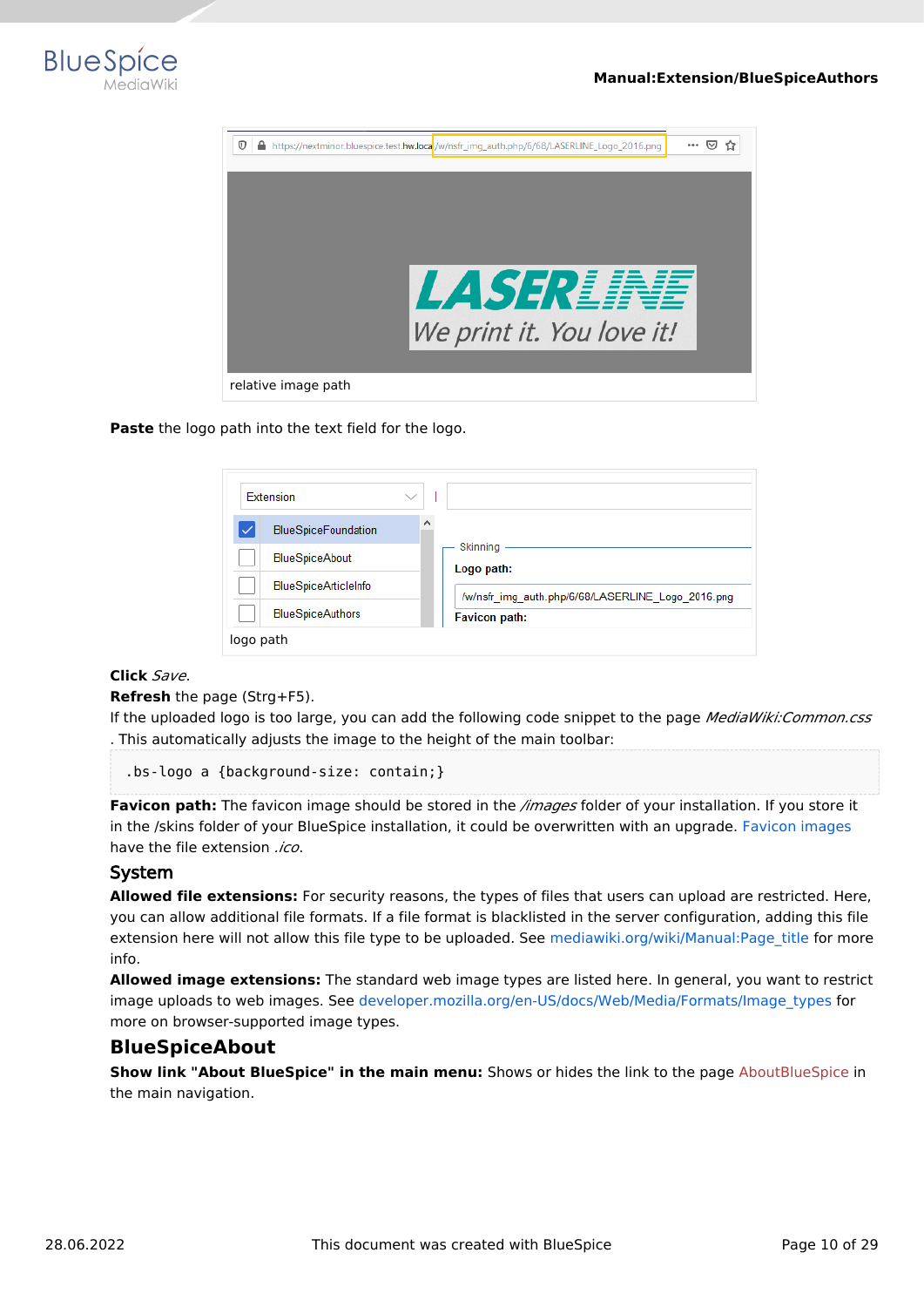

| Management      |                 |  |
|-----------------|-----------------|--|
| About BlueSpice | Interwiki links |  |
| <b>Books</b>    | Reminders       |  |
| Categories      |                 |  |
| main navigation |                 |  |

### <span id="page-10-0"></span>**BlueSpiceArticleInfo**

*BlueSpiceArticleInfo*, together with *[BlueSpiceAuthors](#page-1-0), [BlueSpiceReaders,](https://en.wiki.bluespice.com/wiki/Manual:Extension/BlueSpiceReaders) and* 

*[BlueSpiceExtendedSearch](https://en.wiki.bluespice.com/wiki/Manual:Extension/BlueSpiceExtendedSearch)* is part of the *Page information* in the quality management tools. **Update interval in seconds:** Sets the refresh rate for the "Last edit" value. By default, this date is updated every 10 seconds via JavaScript.

| security<br>ions, th | $\times$             | Page information for "Main Page" |              | eSpice a |
|----------------------|----------------------|----------------------------------|--------------|----------|
|                      | General              |                                  |              |          |
| this he              | I ast edit           | Title                            | Main Page    |          |
| elp desk             | Properties           | Page length (in bytes)           | 2748         |          |
|                      | Expiry of page       | Page ID                          | $\mathbf{1}$ |          |
| and 9                | Authors of this page | Language                         | en           |          |
| hat's ne<br>curren   | Readers of this page | Content model                    | wikitext     | ent      |
| в                    | Reminder             | Number of watchers               |              | 5        |
| ents<br>al           |                      | Redirects                        | $\mathbf 0$  |          |
|                      |                      |                                  |              |          |
|                      |                      |                                  |              | ion      |
|                      | article info         |                                  |              |          |

### <span id="page-10-1"></span>**BlueSpiceAuthors**

*BlueSpiceAuthors,* together with *[BlueSpiceArticleInfo](#page-3-0)* and *BlueSpiceReaders*, is part of the *Page information* in the quality management tools.

**Display authors:** Show or hide authors on the page information page.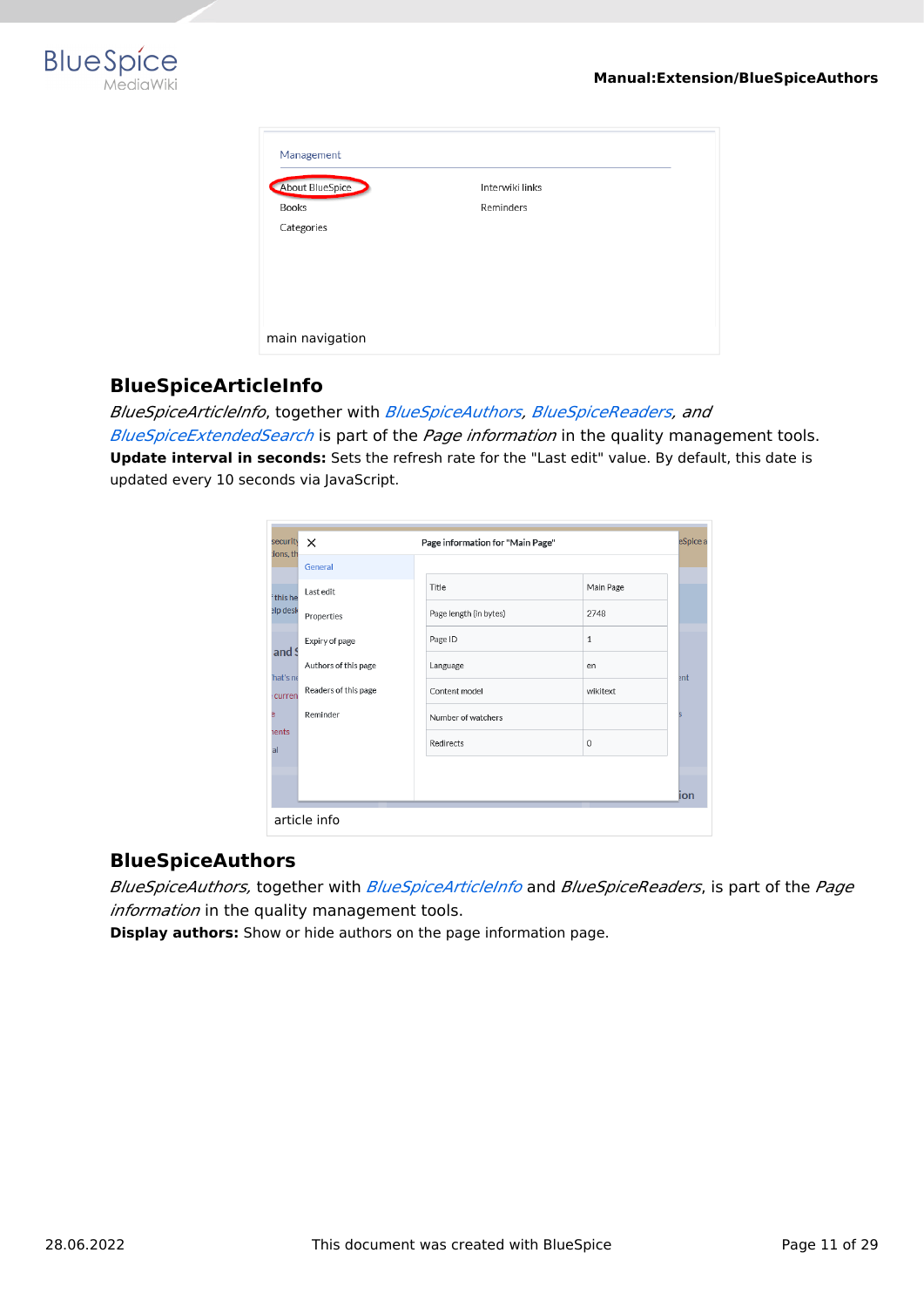

| $\times$             | Page information for "Manual:Extension/BlueSpiceAuthors"                                                                         |
|----------------------|----------------------------------------------------------------------------------------------------------------------------------|
| General              |                                                                                                                                  |
| Last edit            | Ptechnik (editor)<br>ĸе                                                                                                          |
| Properties           |                                                                                                                                  |
| Expiry of page       |                                                                                                                                  |
| Authors of this page |                                                                                                                                  |
| Readers of this page |                                                                                                                                  |
| Reminder             |                                                                                                                                  |
|                      |                                                                                                                                  |
|                      | $\ \ \ll \ \ \ \langle \ \ \vert \ \ {\sf Page} \ \ \vert \ 1 \ \ \ \vert \ {\sf of} \ 1 \ \ \ > \ \ \ \gg \ \ \vert \ \ \big\}$ |
| Authors of page      |                                                                                                                                  |

### <span id="page-11-0"></span>**BlueSpiceAvatars**

An avatar image is automatically generated if the user does not upload a profile picture or if the user decides to create an avatar image in the preferences.

#### **Generator**

**InstantAvatar:** Generates an avatar image based on using the initials of the Real name or the Username

**[Identicon:](https://en.wikipedia.org/wiki/Identicon)** Generates an avatar image based on parts of the user's IP address.



| User image:            |                                              |
|------------------------|----------------------------------------------|
|                        | Change profile picture                       |
| Change profile picture | Picture upload                               |
|                        | Upload<br><b>Browse</b><br>Reset             |
|                        | Picture from wiki or picture URL<br>$- \vee$ |
|                        | Auto generate avatar                         |
|                        | Generate new avatar                          |
| Identicon              |                                              |

### <span id="page-11-1"></span>**BlueSpiceBookshelf**

**Show book chapter pager after content:** Displays previous/next book page navigation at the end of each book page. (1)

**Show book chapter pager before content:** Displays previous/next book page navigation at the beginning of each book page. (2)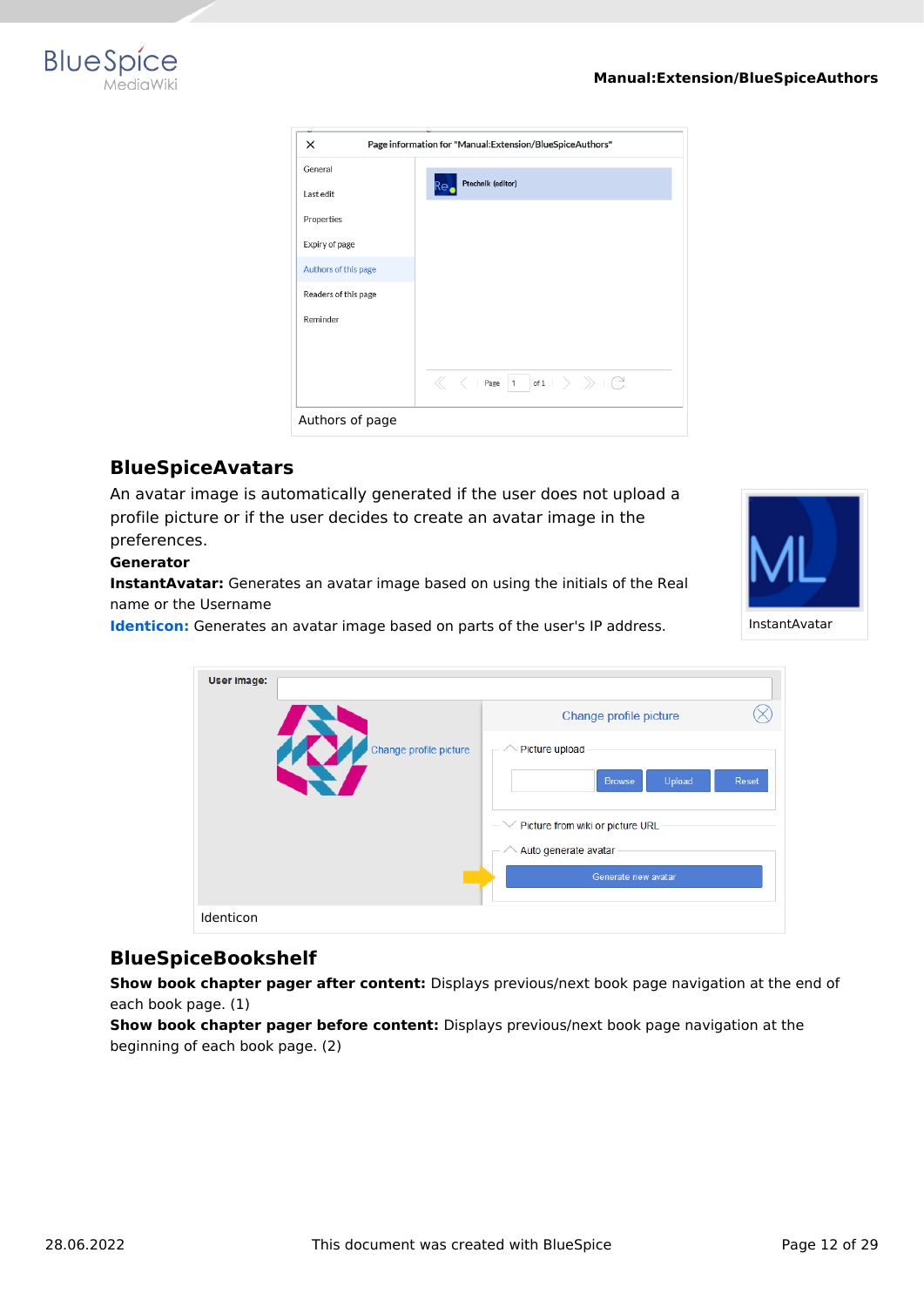

|                                   | <b>User manual</b>                                                                                                                                                                                                                                   |                                                     |
|-----------------------------------|------------------------------------------------------------------------------------------------------------------------------------------------------------------------------------------------------------------------------------------------------|-----------------------------------------------------|
| < Previous                        | 1                                                                                                                                                                                                                                                    | Next >                                              |
| <b>Login and preferences</b>      |                                                                                                                                                                                                                                                      |                                                     |
| 1 Last edited 3 months ago by MLR |                                                                                                                                                                                                                                                      | $\bigstar$ Unwatch $\bigcirc$ No status information |
|                                   |                                                                                                                                                                                                                                                      |                                                     |
| Login                             |                                                                                                                                                                                                                                                      |                                                     |
|                                   | To work with your BlueSpice wiki, you need to log in. Click on the login button in the top right corner of the screen.<br>In the following window, enter your user name and password. Click Log in and you're ready to go.<br>SPECIAL PAGE<br>Log in |                                                     |
|                                   | Username<br>Testuser<br>Password<br><br>Keep me logged in                                                                                                                                                                                            |                                                     |
|                                   | Log in<br><b>Help with logging in</b><br>Forgot your password?                                                                                                                                                                                       |                                                     |
| < Previous                        | $\overline{2}$                                                                                                                                                                                                                                       | Next >                                              |
| Book navigation                   |                                                                                                                                                                                                                                                      |                                                     |

**Use the display title from book source on article:** Shows the title from the book navigation as page title instead of the page name.

| BlueSpice 4<br>Ξ                                         | $\alpha$<br>Find                                                                                                                                                                                                                                                                                    |           |
|----------------------------------------------------------|-----------------------------------------------------------------------------------------------------------------------------------------------------------------------------------------------------------------------------------------------------------------------------------------------------|-----------|
| ◒<br>Main navigation                                     | Semantic MediaWiki ▶ Examples ▶ Customer data ▶<br><b>Manual</b><br>Template styling                                                                                                                                                                                                                | Last edit |
| <b>Getting started with</b><br><b>Semantic MediaWiki</b> | 3. Template styling                                                                                                                                                                                                                                                                                 |           |
| Next<br>Previous<br>1. Semantic MediaWiki Basics         | By default, a semantic template that was created with the page Special:CreateTemplate, is displayed in a basic table format. Each property/value pair is shown in<br>row.The table width adjusts to the table content.                                                                              |           |
| 2. Example: Customer data<br>3. Template styling         | Location<br>Regensburg<br>Jane Doe<br>Contact<br>First contact 2020/12/21                                                                                                                                                                                                                           |           |
| 4. Query the data<br>5. Naming conventions               | Hallo Welt! was founded to make the technology and concept of Wikipedia applicable for professional usage.<br>Since 2007 Hallo Welt! builds collaborative platforms of knowledge for organisations - especially solutions for knowledge management,<br>online documentation and quality management. |           |
|                                                          | 47<br>Default table of a semantic template                                                                                                                                                                                                                                                          |           |
|                                                          | To change the table layout, we can add some styling information to the template.                                                                                                                                                                                                                    |           |
|                                                          | Adjusting the template styling                                                                                                                                                                                                                                                                      |           |
|                                                          | To format the table, we create a subpage to the template. It contains the custom template styles. In the following example, we create a variation of the original<br>width of 100%, left-aligned labels and more padding in the table cells.                                                        |           |
|                                                          | Location<br>Regensburg                                                                                                                                                                                                                                                                              |           |
| book display title                                       | Contact<br>Jane Doe                                                                                                                                                                                                                                                                                 |           |

**Note:** If the page additionally contains a {{DISPLAYTITLE}} tag, the display title of the page is shown instead of the book title.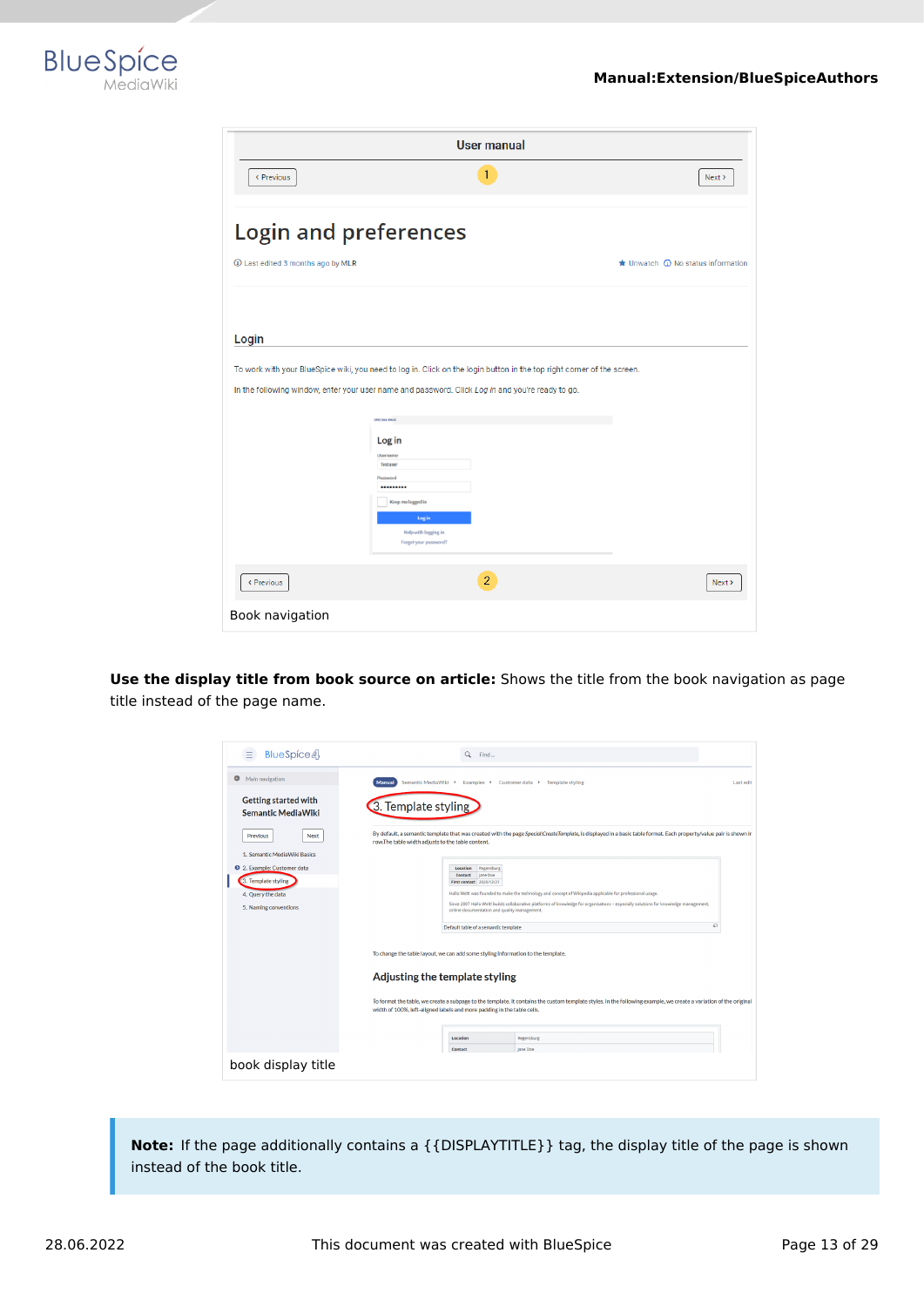

Prepend article table of contents and headlines with book numberation Supress namespace prefix of book articles in output

### <span id="page-13-0"></span>**BlueSpiceChecklist**

**Mark checklist changes as minor edit:** If this setting is active, changes to a checklist (for example, checking a checkbox) in view mode are logged as minor edits. If this setting is inactive, a change to the checklist is recorded as a regular version in the page history.

| • (cur   prev) © 12:01, 2019 December 5 $\text{MI}$ Mlink-rodrigue (talk   contribs   block) m<br>(2,820 bytes) (+9) (Unchecked checkbox #1) (rollback 6 edits   undo) (Tag: Checklist change) |
|------------------------------------------------------------------------------------------------------------------------------------------------------------------------------------------------|
| minor edit                                                                                                                                                                                     |

### <span id="page-13-1"></span>**BlueSpiceExtendedSearch**

**External file paths**: External locations to scan for and index files from. These locations are entered in key /value pairs of Physical path and URL prefix.

*Physical path: S*torage path. For mounted drives, for example: *X:\Documents*

*URL prefix:* All files indexed from the indexed physical location are prefixed in the search results. It should be used if files are available from a web server. By default, the URL prefix is set to the same value as *Physical path*.

#### **Examples for external file paths**

| <b>Example file</b>                                                   | Phys. Path                                  | <b>URL Prefix</b>                                    | Link in results list                                                       |
|-----------------------------------------------------------------------|---------------------------------------------|------------------------------------------------------|----------------------------------------------------------------------------|
|                                                                       |                                             | file:///S:/                                          | file:///S:/Sales/Info/glossary.pdf                                         |
| S:\Sales\Info\glossaryy.pdf                                           | $S:\setminus$                               | https://sharepoint<br>/Sales/<br>documents/          | https://sharepoint/Sales/<br>documents/Sales/Info<br>/glossary.pdf         |
|                                                                       |                                             | https://intranet<br>/showdocs<br>$inline.aspx?path=$ | https://intranet/showdocsinline.<br>aspx?<br>path=/Sales/Info/glossary.pdf |
| /var/www/bluespice/w<br>/mounted<br>share/Sales/Info<br>/glossary.pdf | /var/www<br>/bluespice/w/<br>mounted share/ |                                                      | https://wiki.company.local/w<br>/mounted<br>share/Sales/Info/glossary.pdf  |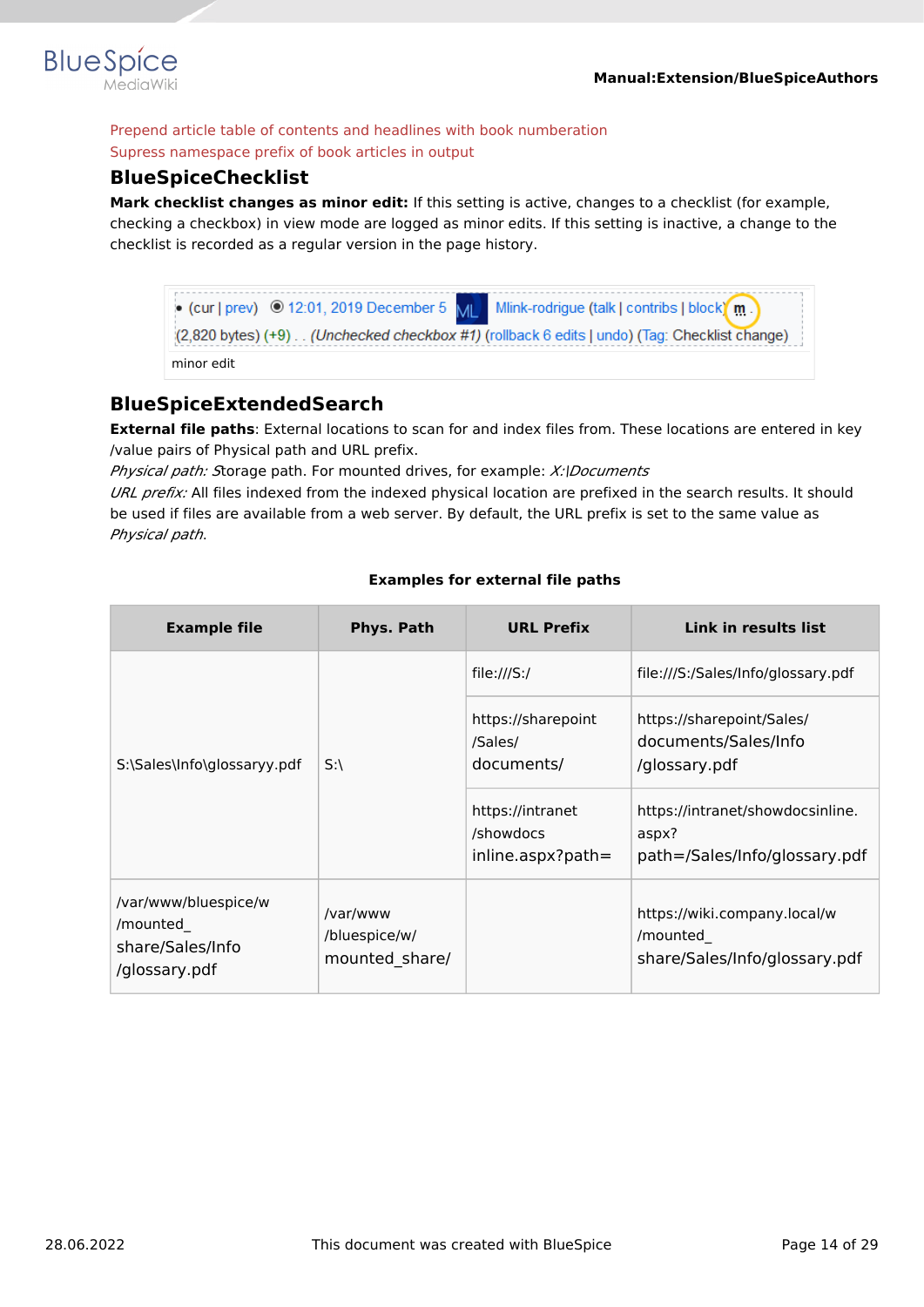

|    | Feature<br>$\checkmark$  |                                                                                 |        | Reset                              | $\overline{2}$ | Save        |
|----|--------------------------|---------------------------------------------------------------------------------|--------|------------------------------------|----------------|-------------|
|    | System                   | <b>BlueSpiceExtendedSearch</b>                                                  |        |                                    |                |             |
|    | <b>Skinning</b>          | External file paths                                                             |        |                                    |                | $\Omega$    |
|    | Data analysis            |                                                                                 |        |                                    |                |             |
|    | Personalization          | No values set!                                                                  |        |                                    |                |             |
|    | <b>Book</b>              | Add new entry                                                                   |        |                                    |                |             |
|    | Export                   | Physical path                                                                   |        | URL prefix                         |                |             |
|    | Content structuring      | SA.                                                                             | $\ast$ | file:///S:/                        |                |             |
|    | Quality assurance        | Use simple autocomplete                                                         |        |                                    |                | ⊙           |
| ∣✓ | Searching and Navigation | Automatically set language filter<br>Exclude patterns                           |        |                                    |                | $\odot$     |
|    | Editor                   |                                                                                 |        |                                    |                |             |
|    | Administration           | No values set!                                                                  |        |                                    |                |             |
|    |                          | Add new entry                                                                   |        |                                    |                |             |
|    |                          | Physical path                                                                   |        | Exclude regular expression pattern |                |             |
|    |                          |                                                                                 | ∗      |                                    |                | $\ast \vee$ |
|    |                          |                                                                                 |        |                                    |                |             |
|    |                          | Add an external file path: (1) confirm the checkmark and (2) save the settings. |        |                                    |                |             |

**Use simple autocomplete:** forces a more compact autocomplete (1-column Sales thumbnail preview).

| Q | Configu                                                      | ഒ |
|---|--------------------------------------------------------------|---|
|   | <b>Configure search</b>                                      | Α |
|   | <b>Configuration</b>                                         |   |
|   | Getting started - Login and configuration                    |   |
|   | Robot Configuration                                          |   |
|   | Create and configure articles                                |   |
|   | ExtendedSearch configuration                                 |   |
|   | Setup:Installation Manual/System Configuration/Apache Tomcat |   |
|   | O Create page "Configu"                                      |   |
|   | Q Search full text                                           |   |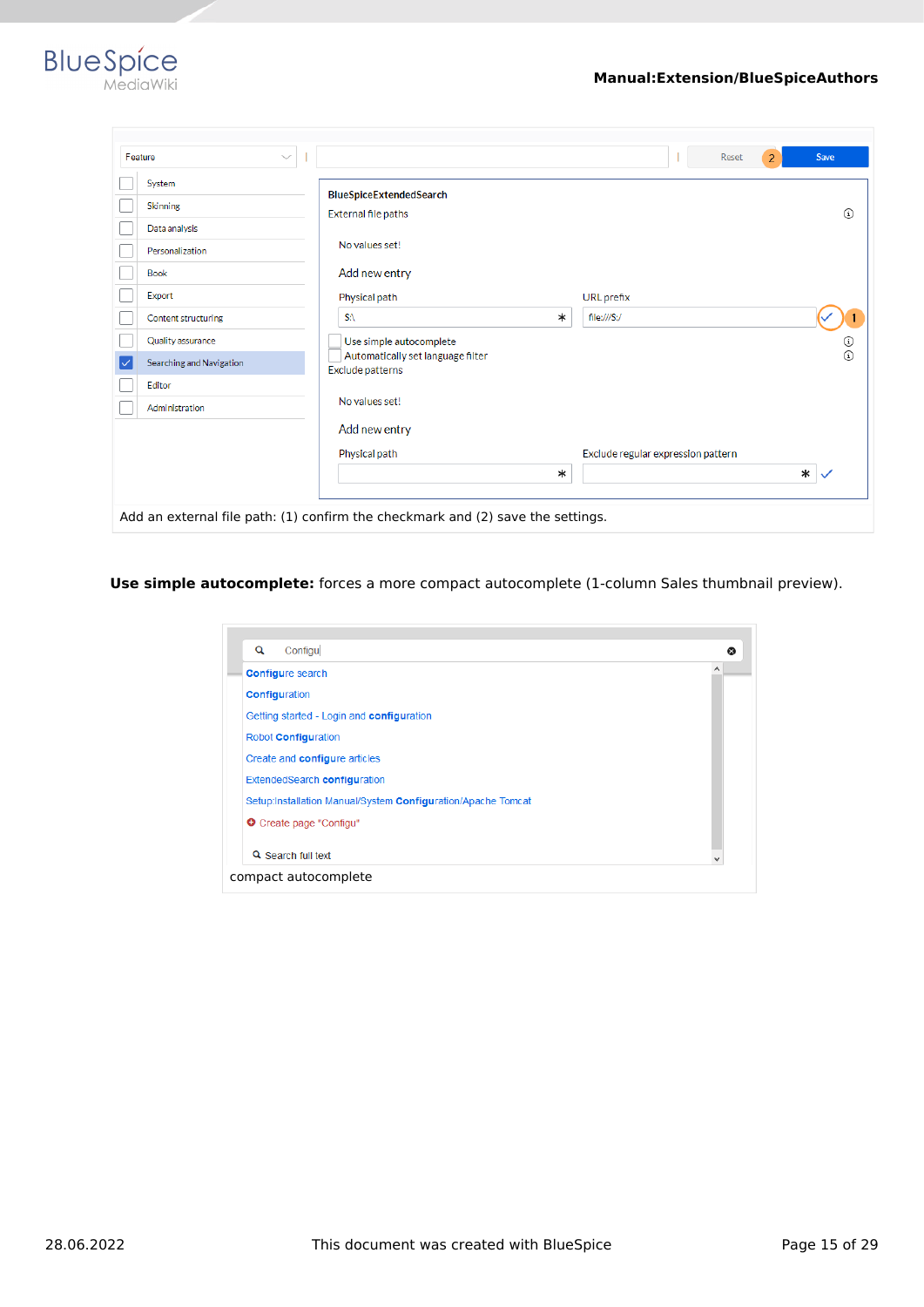

| Q | Configu                                                                                                                                                                                                                                         |                                                      | ☎ |
|---|-------------------------------------------------------------------------------------------------------------------------------------------------------------------------------------------------------------------------------------------------|------------------------------------------------------|---|
|   | Configure search<br>Last modified: 09:52, 2019 November 26                                                                                                                                                                                      | <b>O</b> Create page "Configu"<br>Q Search full text |   |
|   | <b>Configuration</b><br>Getting started - Login and configuration<br>Robot Configuration<br>Create and configure articles<br>ExtendedSearch configuration<br>Setup:Installation Manual/System<br>Confi Configucat<br>VisualEditor configuration |                                                      |   |
|   | Salesautocompletey                                                                                                                                                                                                                              |                                                      |   |

**Automatically set language filter**: This setting applies to multi-languageSalesIt returns seyarch results for a user only in the user's language. Users can set their language in their [preferences.](https://en.wiki.bluespice.com/wiki/Manual:Preferences)

**Exclude patterns:** Files at external file locations can be exluded from search based on regular expression patterns.

### <span id="page-15-0"></span>**BlueSpiceExtendedStatistics**

**Exclude these users:** Some user groups, like WikiSysop can skew the statistics, for example the statistics for search queries or because they complete automated maintenance tasks. These types of user groups can be excluded from the statistical results.

**Maximum number of interval steps:** Sets the size of the x-axis for the results. For a few days, select the interval *Day* or *Calendar Week*, for periods over one year, select *Year* or *Month*. If you do not get any results for your query, try to adjust the interval accordingly.

### <span id="page-15-1"></span>**BlueSpiceInsertCategory**

Insert category with its parents Set page categories as default in upload dialog

#### <span id="page-15-2"></span>**BlueSpicensertLink**

**Allow unmapped links Allowed locations for external files** Filesystem prefix Web accessible prefix:

### <span id="page-15-3"></span>**BlueSpicePageTemplates**

**Force target namespace:** Die Seite wird immer im mit der Vorlage verbundenen Namensraum erstellt, unabhängig davon, was bei der Seitenerstellung als Namensraum angegeben wird.

**Hide default templates:** Hides the default *Empty page* template.

#### <span id="page-15-4"></span>**BlueSpicePermissionManager**

**Backup limit:** Sets the number of backups for the permissions manager. Each time the page *Special: PermissionManager* is saved, a backup is created. If the backup limit is set to 5, the last five versions of the permissions configuration are saved as backups.

#### <span id="page-15-5"></span>**BlueSpiceRSSFeeder**

**URL whitelist:** RSS feeds need to be whitelisted here by an administrator before they can be displayed in a wiki page.

**Maximum number of allowed redirects:** If there are URL redirects for any of the whitelisted URLs, the number of redirects needs to be adjusted (usually to 1 or 2).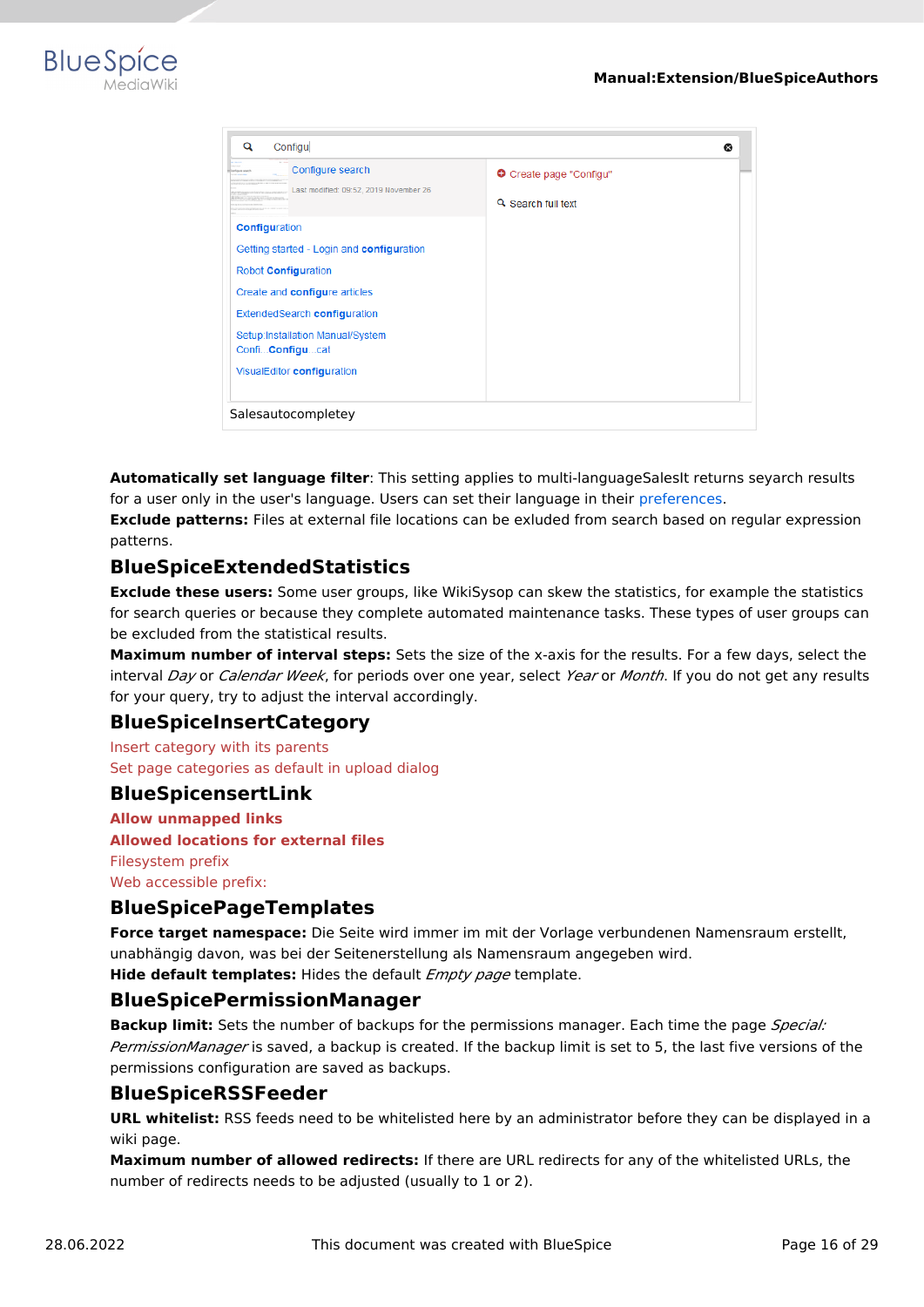

| - Administration<br><b>URI</b> whitelist                                                                     |  |
|--------------------------------------------------------------------------------------------------------------|--|
| https://blog.bluespice.com/feed/ X https://blog.hallowelt.com/feed/ X<br>Maximum number of allowed redirects |  |
| - 0                                                                                                          |  |
| RSS Feed settings                                                                                            |  |

### <span id="page-16-0"></span>**BlueSpiceReaders**

**Number of readers to display:** Sets the number of readers that are displayed on the Page information in the Quality management tools.

| $\times$                     | Page information for "Manual:Extension/BlueSpiceReaders" |
|------------------------------|----------------------------------------------------------|
| General                      |                                                          |
| Last edit                    |                                                          |
| Properties                   |                                                          |
| Expiry of page               |                                                          |
| Authors of this page         |                                                          |
| Readers of this page         |                                                          |
| Reminder                     |                                                          |
|                              |                                                          |
|                              |                                                          |
| displays readers of the page |                                                          |

### <span id="page-16-1"></span>**BlueSpiceSaferEdit**

**Interval for lookup for concurrent editings:** Sets the time in seconds for checking if another person is editing the page.

**Show name of current editor:** Shows or hides the name of the user who is currently editing the page.

### <span id="page-16-2"></span>**BlueSpiceUEModuleBookPDF**

Table of Contents *Only article titles (indent by grade):* Only shows the article titles in the main contents table of the PDF.

| <b>Table of contents</b>                   |  |
|--------------------------------------------|--|
|                                            |  |
|                                            |  |
|                                            |  |
|                                            |  |
|                                            |  |
|                                            |  |
|                                            |  |
| PDF table of contents without article TOCs |  |

*Embed article TOCs (No indent of article titles):* Shows the table of contents for each article in the main contents table of the PDF.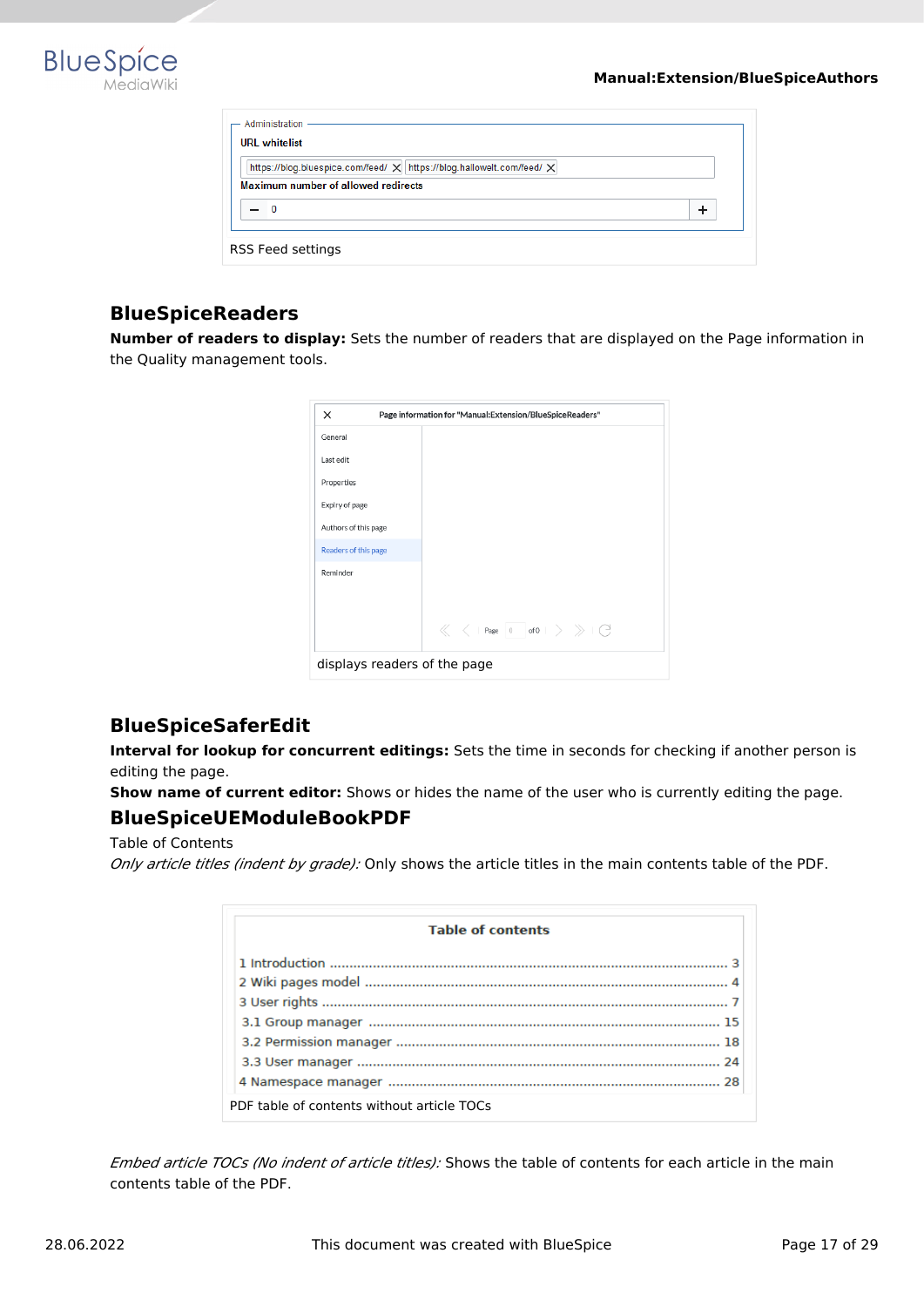

| <b>Table of contents</b> |
|--------------------------|
|                          |
|                          |
|                          |
|                          |
|                          |
|                          |
|                          |
|                          |
|                          |
|                          |
|                          |
|                          |
|                          |
|                          |

### <span id="page-17-0"></span>**BlueSpiceUEModuleHTML**

**Hide namespace prefix in PDF:** If activated, the namespace is shown in the HTML main heading.

**Note:** If the page contains a "displaytitle" tag in the page source, the page display title is shown and this setting has no effect.

### <span id="page-17-1"></span>**BlueSpiceUEModulePDF**

**Hide namespace prefix in PDF:** If activated, the namespace is shown in the PDF main heading for a page.

| Manual: Extension/BlueSpiceGroupManager |
|-----------------------------------------|
| Contents                                |
|                                         |
|                                         |
|                                         |
|                                         |

**Note:** If the page contains a "displaytitle" tag in the page source, the page display title is shown and this setting has no effect.

### <span id="page-17-2"></span>**BlueSpiceUniversalExport**

namespace in heading

**Metadata (standard, JSON):** Additional data to be passed to the rendering template in JSON format. This data can be used in the export template. The template itself is maintened server-side.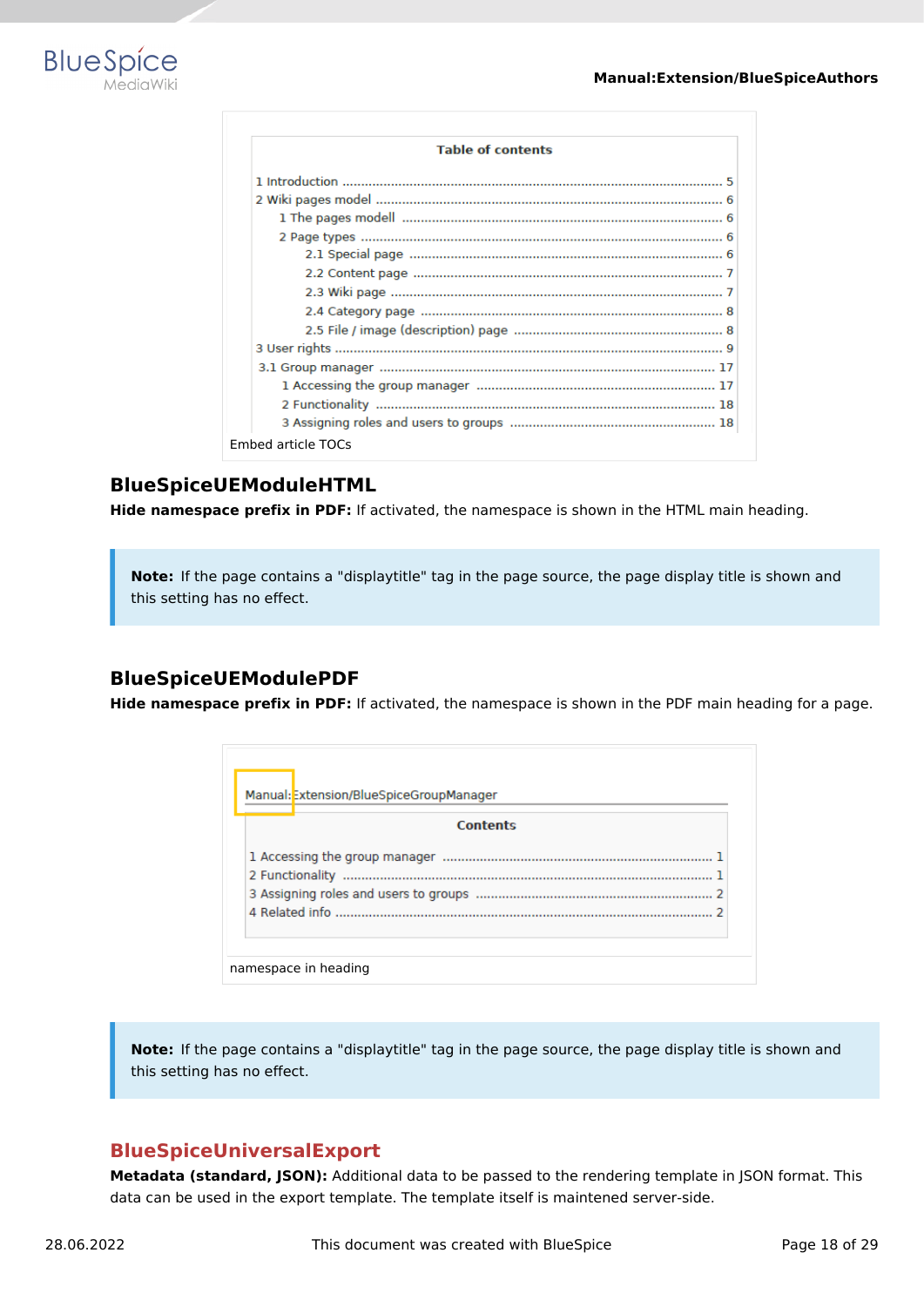#### **Manual:Extension/BlueSpiceAuthors**

<span id="page-18-0"></span>**BlueSpice** 

**Metadata (override, JSON)**: Allows overriding standard data sent to the rendering template in JSON format. Values that are set by default can be overriden with this option.

#### **BlueSpiceVisualEditorConnector**

#### **Enable VisualEditor for BlueSpice extensions**

#### **Configuration variable to use a simplified save process**

#### **Upload type**

Original (Here a confirmation of the rights of use/upload is obtained, file name and namespace of the file can be changed, a category can be assigned and a description of the file MUST be given).

Simple (No confirmation of required rights is obtained here, the name and namespace of the file can be changed, a description and a category can be assigned, but does not have to be specified)

One click (No confirmation about required rights is obtained here, the image cannot be renamed and no category can be assigned. Only the namespace can, but does not have to be adjusted before uploading)

### <span id="page-18-1"></span>**BlueSpiceWhoIsOnline**

**Time in seconds until a user is marked as offline:** The system checks every *x* seconds if a user logged out and no longer displayed as online. This can be less frequent than the update inteval for newly logged-in users.

**Update interval in seconds:** The system checks every *x* seconds for users.

#### <span id="page-18-2"></span>**BlueSpiceExpiry**

**Show watermark for expired pages in PDF:** Shows the watermark for expired pages in PDFs. **Show watermark for expired pages in print version:** Shows the watermark for expired pages when a page is printed.

**Show watermark for expired pages**: Shows a watermark on the page itself.

| The wiki is the platform to dynamically develop management processes and communicate quickly in the enterprise. |  |
|-----------------------------------------------------------------------------------------------------------------|--|
| <b>Example Pages</b>                                                                                            |  |
| Here are some example pages for quality management articles:                                                    |  |
| . Introduction of a QM System                                                                                   |  |
| . Quality Assurance (using the PDCA method)                                                                     |  |
| • Corrective Actions (process description)                                                                      |  |
| • Preparing an Offer (process description)                                                                      |  |
| The compilation of the individual articles into an online manual takes place with the Book Manager.             |  |
|                                                                                                                 |  |
| <b>Attachments</b>                                                                                              |  |
|                                                                                                                 |  |
| watermark                                                                                                       |  |

### <span id="page-18-3"></span>**BlueSpiceReview**

**Only the owner of a review can change it:** If this is unchecked, any user with edit rights can update a workflow.

### <span id="page-18-4"></span>**BlueSpiceReviewExtended**

**Workflow will be added to page history:** This enables that workflow votes are listed under the page history with the corresponding version.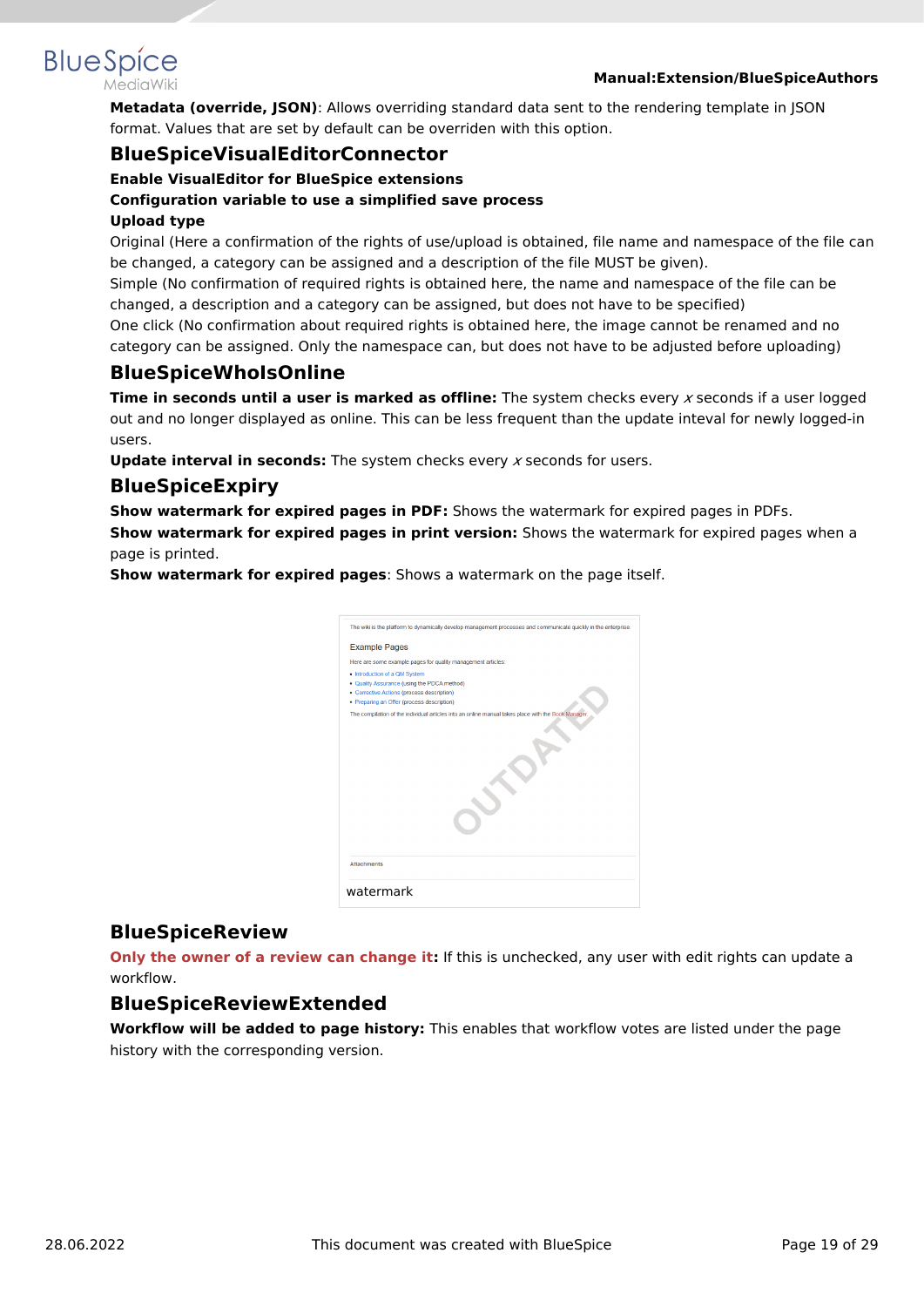

| • (cur   prev) $\odot$ 15:00, 17 September 2019 $F_B$ Fbaeckmann (talk   contribs   block) m. (802 bytes) (+5). (Text replacement -                                                           |
|-----------------------------------------------------------------------------------------------------------------------------------------------------------------------------------------------|
|                                                                                                                                                                                               |
| " edition=BlueSpice   active" to " edition=BlueSpice free   active")                                                                                                                          |
|                                                                                                                                                                                               |
| 1. • Mlink   14:22, 9 December 2019   Type: Flagging   "Rodrigue: first reviewer $\Rightarrow$ Mlink: Everything is correct."                                                                 |
| 2.  Interpries in 14:47, 9 December 2019   Type: Flagging   "Rodrigue: all content ⇒ Helpdesk: Info about configuration is incorrect. Get with John from It. He should have the latest info." |
| [Reviewed: 14:22, 9 December 2019   Mlink ]                                                                                                                                                   |
| workflow log entries in page history                                                                                                                                                          |

### <span id="page-19-0"></span>**BlueSpiceFlaggedRevsConnector**

#### **Export**

The export settings affect how the pages of a book are generated in the PDF export.

**Bookshelf: List accepted revisions log:** Shows a log of stable page versions of pages in the PDF and when these pages were put into accepted status. If editors did not provide a comment when accepting the page, the *Stable comment* field for a revision is empty.

| Stable date | Page                     | <b>Stable comment</b> |
|-------------|--------------------------|-----------------------|
| 18.11.2019  | Permission matrix        |                       |
| 18.11.2019  | <b>Permission matrix</b> |                       |
| 15.11.2019  | Wiki pages model         |                       |
| 14.11.2019  | Permission manager       |                       |
| 14.11.2019  | Group manager            |                       |

**Bookshelf: List pages without stable revision:** Displays a list of PDF pages at the beginning of the PDF that only exist as a first draft and have no released version.

| Not stable pages                 |  |
|----------------------------------|--|
| <b>QM:Checklists</b>             |  |
| Pages without acceptance feature |  |

**Bookshelf: List pages without FlaggedRevs:** Displays a list of PDF pages that do not have a release mechanism at the beginning of the PDF.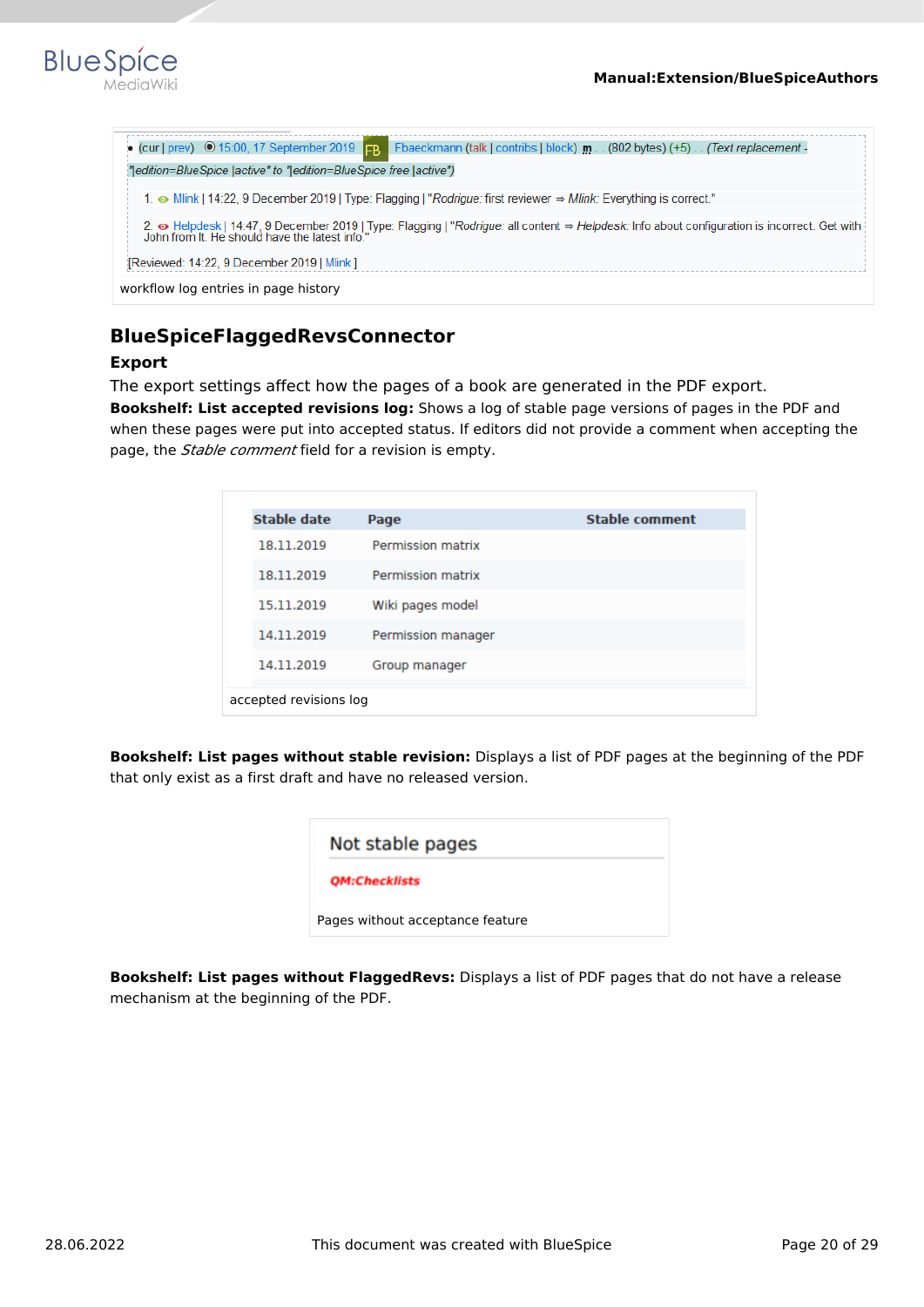

| Not FlaggedRevs namespace          |  |  |  |  |  |  |  |
|------------------------------------|--|--|--|--|--|--|--|
| Introduction                       |  |  |  |  |  |  |  |
| Wiki pages model                   |  |  |  |  |  |  |  |
| User rights                        |  |  |  |  |  |  |  |
| Group manager                      |  |  |  |  |  |  |  |
| Pages with no FlaggedRevs feature. |  |  |  |  |  |  |  |
|                                    |  |  |  |  |  |  |  |

**UEModulePDF: Show FlaggedRevs info below main heading**: Prints the latest revision dates (last acceptance and last edit date) below the heading.

Introduction

Stable: 06.12.2019 - 12:00 / Revision: 06.12.2019 - 11:43

FlaggedRevs info below heading

#### **Quality assurance**

**Automatically set the page to stable, when the workflow was finished successfully:** The workflow ends with setting the page status to stable. (this setting is available until version 3.1)

**Automatically delete the workflow, when a page was marked as stable:** The workflow is deleted. **Show unstable pages for following groups:** If the group *user* is removed from the *BlueSpiceFlaggedRevs* configuration, users in this group will not be able to see draft versions when they are added as reviewers in a review process. When the group user is removed, only *sysop* and *reviewer* users can access drafts. If you want other groups, for example *editor*, to see draft versions, you need to add them to the configuration. If no user groups are specified in the configuration field, not even reviewers and sysops users will see a visual status indication of a page. They will have access to drafts through the revision history for the page instead.

#### **Searching and Navigation**

**Indexing only stable versions:** Draft versions are excluded from the search results. If a page does not have a stable version, it is not shown as a search result.

#### <span id="page-20-0"></span>**BlueSpiceSocialBlog**

**Use teaser text for blog entries in the timeline:** When you create a blog entry, you can create a teaser text for it by clicking the cogwheel symbol in the blog entry form. If this setting is active, the teaser text will be shown on the page *Special:Timeline* instead of the first part of the content.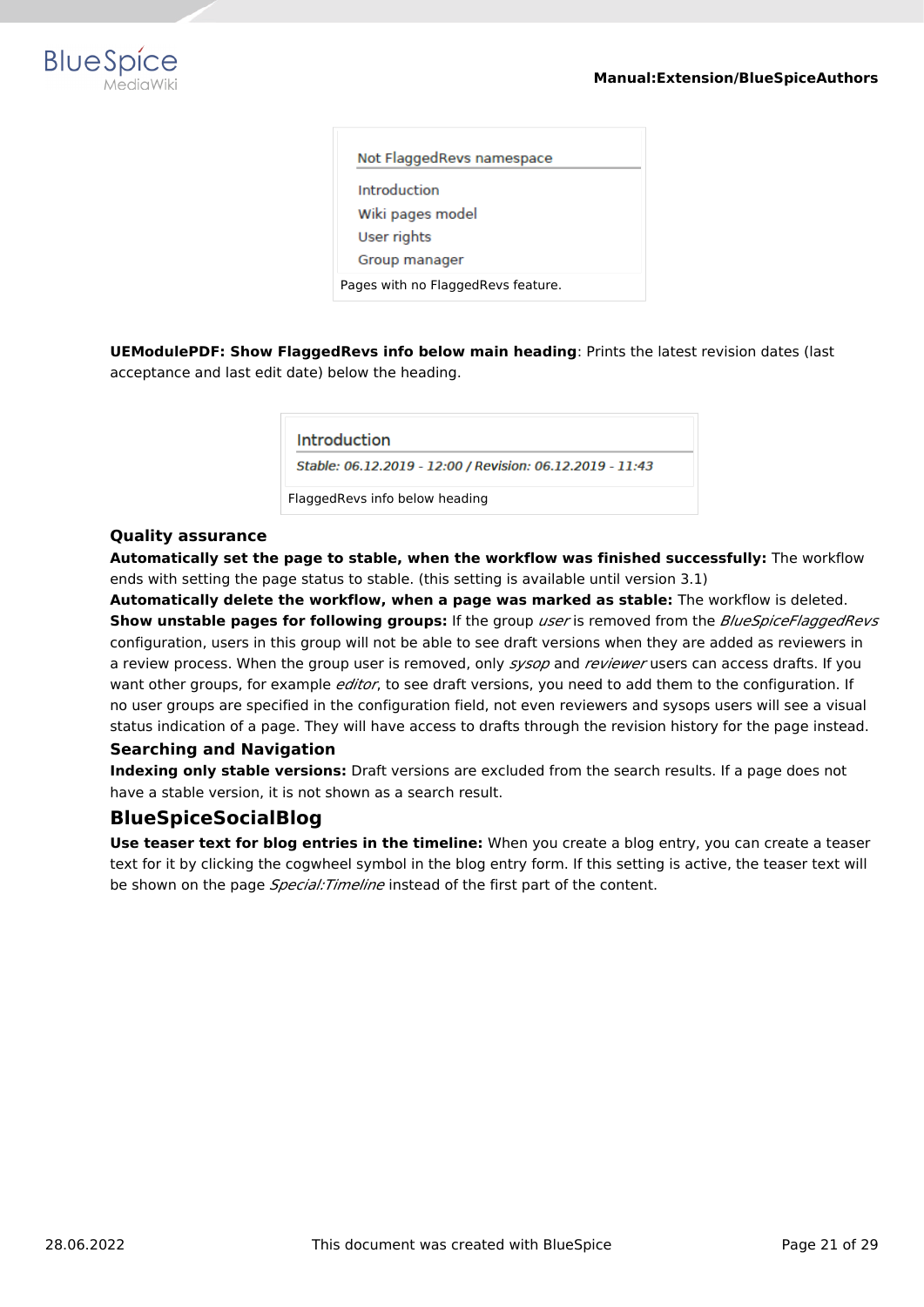

| Title                                                                        |                          |                                                        |  |                                                                                                                                                                                                                                          |   |               |      |
|------------------------------------------------------------------------------|--------------------------|--------------------------------------------------------|--|------------------------------------------------------------------------------------------------------------------------------------------------------------------------------------------------------------------------------------------|---|---------------|------|
| ISO 7010 Symbole                                                             |                          |                                                        |  |                                                                                                                                                                                                                                          |   |               |      |
| Content                                                                      |                          |                                                        |  |                                                                                                                                                                                                                                          |   |               |      |
| $\sim$                                                                       |                          | $\vee$ B I $A \vee \infty$ $\equiv \vee + \vee \Omega$ |  |                                                                                                                                                                                                                                          | Ξ |               |      |
| ISO 7010<br>M002                                                             | symbols in your manuals. | as expired if they contain the wrong images.           |  | Please makes sure to adhere to the ISO 2010 graphics standards @ when using<br>We still see a lot of outdated images throughout the company and will flag documents<br>For questions, please contact your documentation team. Thank you! |   |               |      |
| Teaser<br>Pages in violation of ISO 2010 graphics standards will be expired. |                          |                                                        |  |                                                                                                                                                                                                                                          |   |               |      |
|                                                                              |                          |                                                        |  |                                                                                                                                                                                                                                          |   |               |      |
| × Main Page                                                                  |                          |                                                        |  |                                                                                                                                                                                                                                          |   |               |      |
|                                                                              |                          |                                                        |  |                                                                                                                                                                                                                                          | 舂 | <b>Cancel</b> | Post |
| blog teaser text                                                             |                          |                                                        |  |                                                                                                                                                                                                                                          |   |               |      |

### <span id="page-21-0"></span>**BlueSpiceSocialTopics**

**Automatically create all discussion pages.** If a user creates the first discussion topic for a page using the link in the page footer of a wiki page, the needed discussion page is automatically created first.

| <b>Attachments</b>      |  |
|-------------------------|--|
| <b>Discussions</b>      |  |
| create discussion topic |  |

A message "This discussion page was created automatically" is inserted on the discussion page.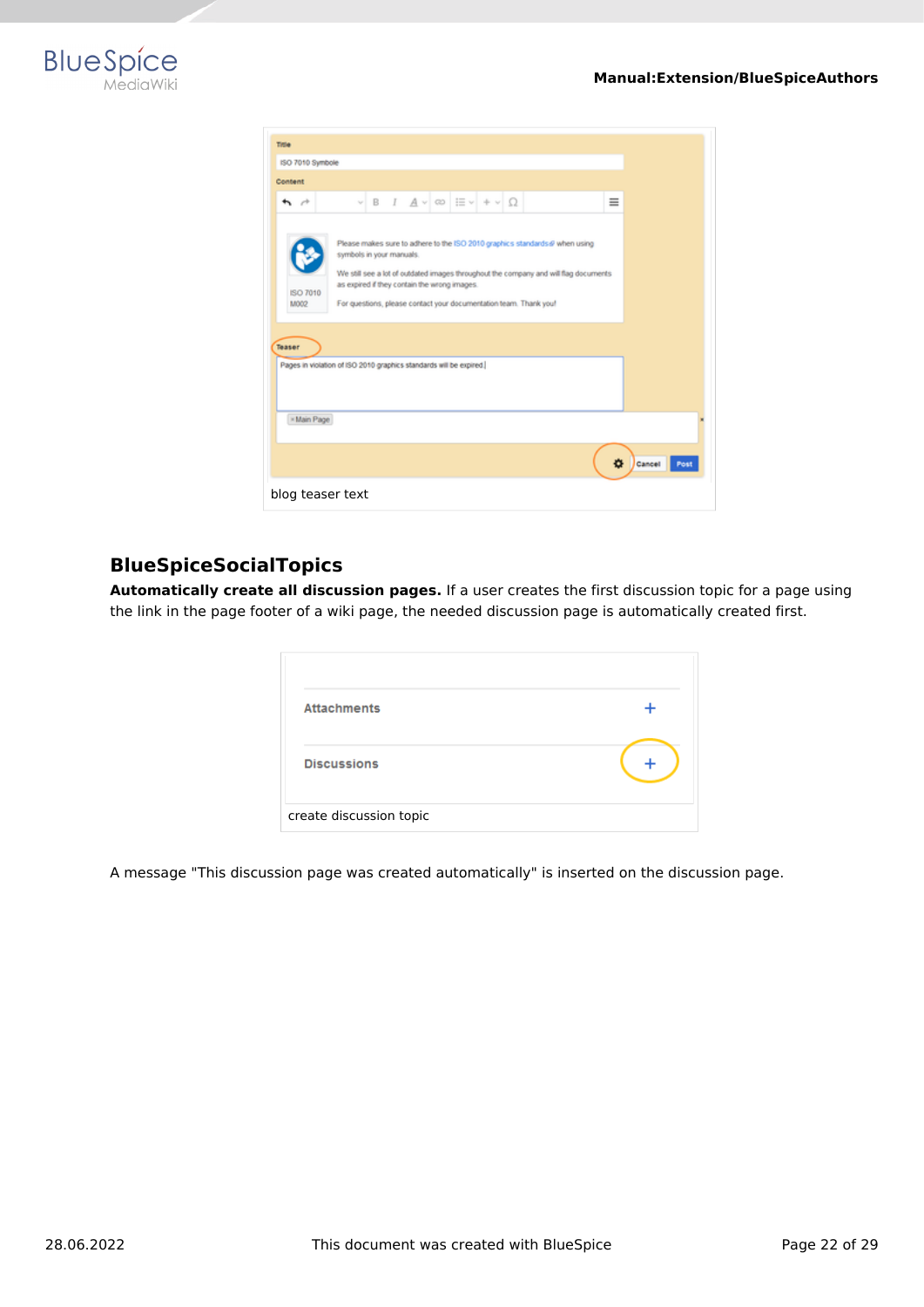

| Sandbox                                         |
|-------------------------------------------------|
| This discussion page was created automatically. |
| <b>New Topic</b>                                |
| Recommend $(0)$   Unwatch                       |
| automatically created discussion page           |

If this setting is deactivated, the user is directed to the "Create page" default page first

### <span id="page-22-0"></span>**BlueSpiceMatomoConnector**

**Site ID:** Matomo ID of the wiki. You can find the site ID as a url parameter in the browser address bar when you are logged into Matomo.

| date=last7.=rance&idSite=13 |
|-----------------------------|
| matomo site ID              |

**Base url:** The url to your Matomo installation.

**Show opt-out link in footer:** Displays a link in your wiki footer, usually named *Analysis service*.

| Privacy policy<br>Imprint<br>Terms of use | Change cookie consent<br>Analysis service |
|-------------------------------------------|-------------------------------------------|
| footer links                              |                                           |

On the Analysis service page, there is a checkbox that allows a user to opt-out from being tracked for analysis purposes.

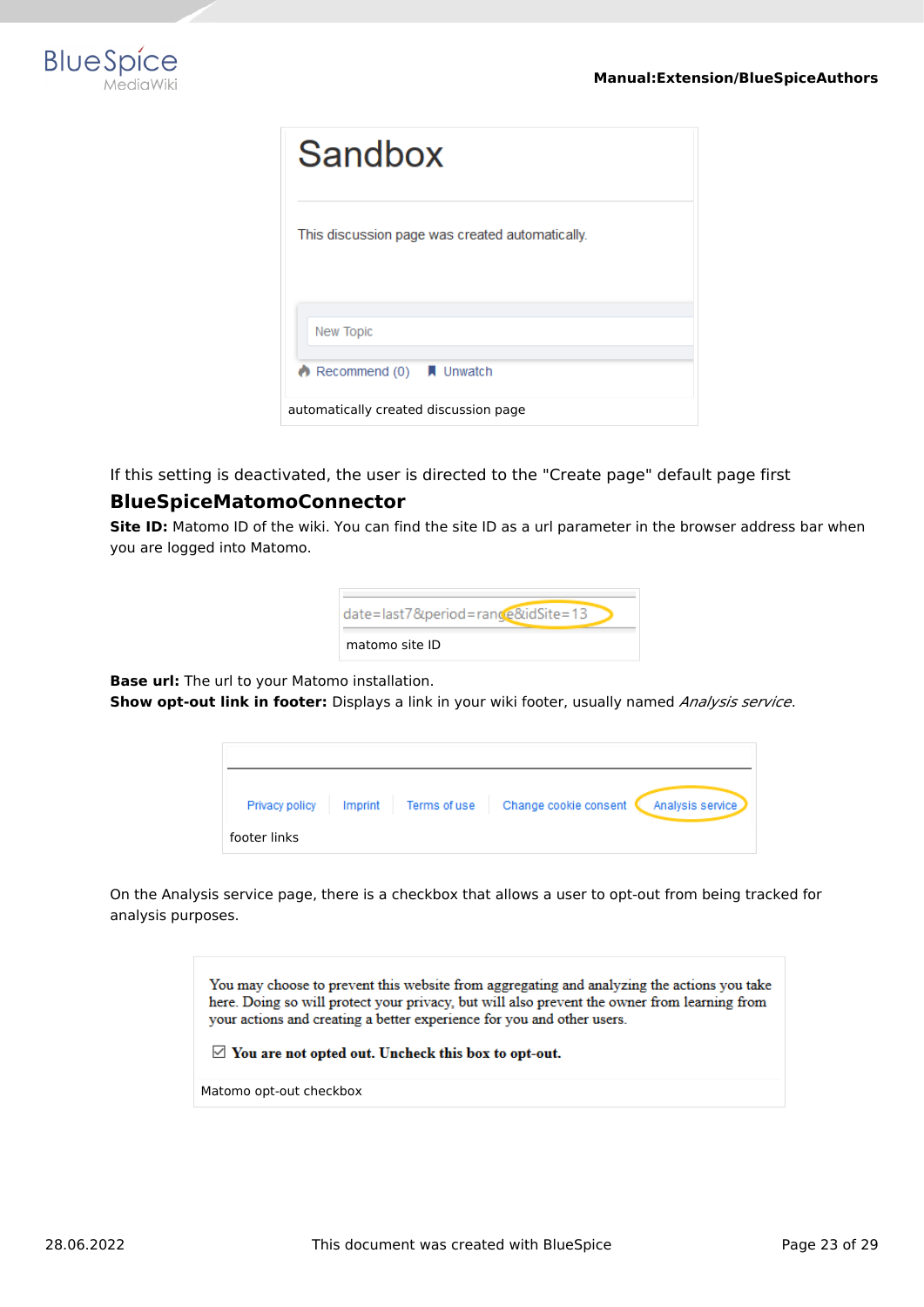<span id="page-23-1"></span>

# **Related info**

• Reference:ConfigManager

# <span id="page-23-0"></span>Layout

## Contents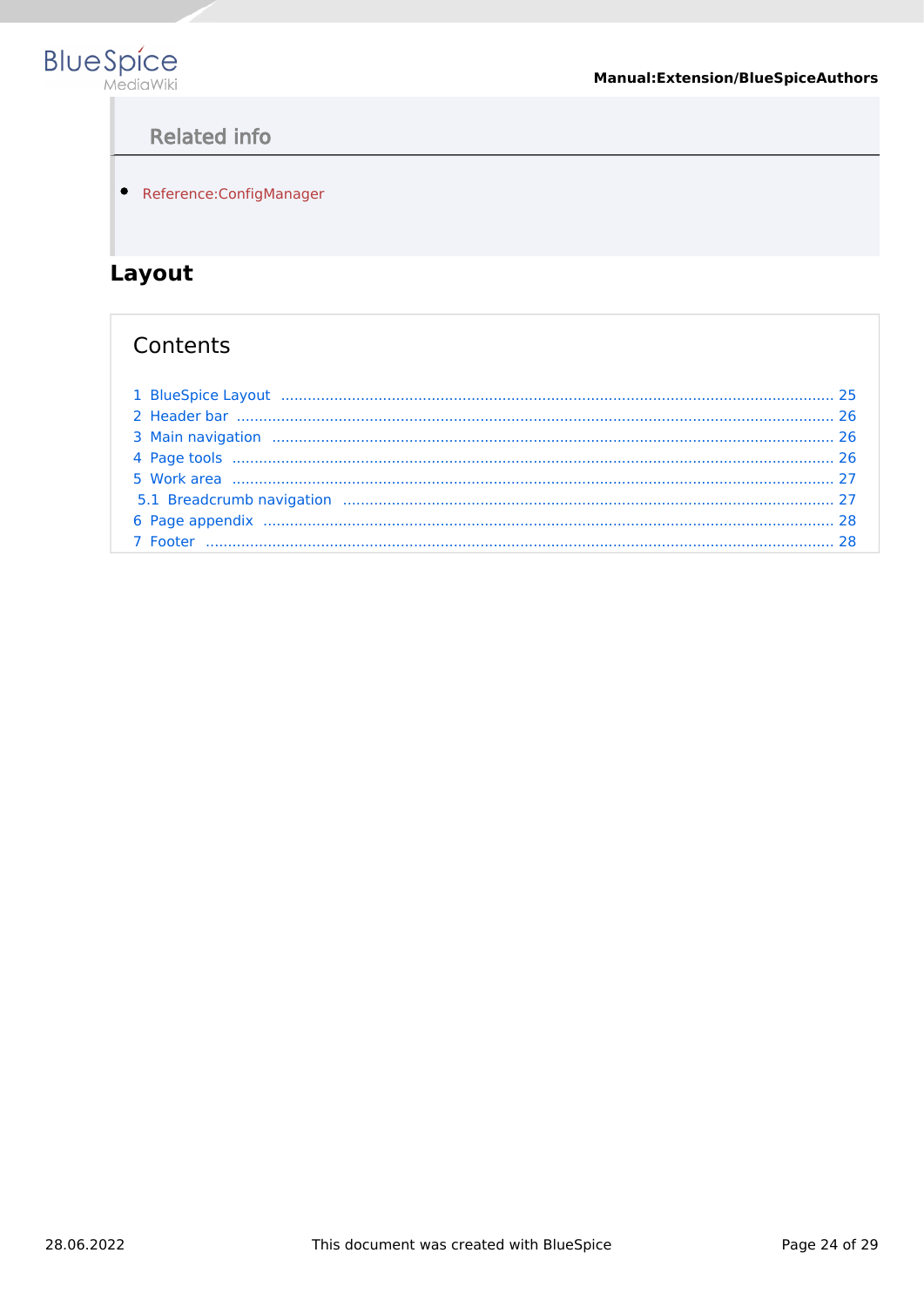### <span id="page-24-0"></span>**BlueSpice** MediaWiki

# BlueSpice Layout

The user interface is divided into distinct areas that group various wiki functions in a meaningful way. Here you get an overview of all features of the standard skin "Discovery".

| <b>BlueSpice4</b><br>$\equiv$                                                                                                             | 1 Header bar<br>Q Finde                                            |                  |                                 |                                                                | $\left\vert \mathbf{v}\right\vert$<br>New                                                                                   | Ⅲ Φ 双 ● イ                          |                |
|-------------------------------------------------------------------------------------------------------------------------------------------|--------------------------------------------------------------------|------------------|---------------------------------|----------------------------------------------------------------|-----------------------------------------------------------------------------------------------------------------------------|------------------------------------|----------------|
| <b>ENTRYPOINTS</b><br>Main Page<br><b>Bookshelf</b><br>All pages<br>Main navigation 2<br><b>Blog</b><br>Timeline<br><b>Recent changes</b> | Pages My wiki page<br>My wiki page<br>This page is a first draft = |                  |                                 | $\overline{4}$<br>Last edited Work area<br>by Redaktion<br>メーロ | <b>ACTIONS</b><br>Move<br>Copy<br><b>Delete</b><br>Refresh<br>Start a workflow<br>Set expiry<br>Set reminder<br>Add to book | Page tools<br>Set page assignments | 3 <sup>1</sup> |
|                                                                                                                                           | $\oslash$ No categories assigned                                   |                  | 5 <sub>o</sub><br>Page appendix | the the the the (O)                                            | $\Box$                                                                                                                      | $\leqslant$                        | $\star$        |
|                                                                                                                                           | <b>Discussions</b><br><b>Attachments</b>                           | $\ddot{}$<br>$+$ |                                 |                                                                | DETAILS<br>Page history<br>Page information<br><b>Browse properties</b><br>all actions                                      |                                    |                |
| Main areas of the "Discovery" skin                                                                                                        | Privacy policy About 4-1-x-pro Impressum<br>$\sim$                 |                  |                                 | 6 <sup>1</sup><br>Footer                                       |                                                                                                                             |                                    |                |

| <b>Bereich</b>    | <b>Beschreibung</b>                                                                                                                                                                                                               |
|-------------------|-----------------------------------------------------------------------------------------------------------------------------------------------------------------------------------------------------------------------------------|
| 1-Header bar      | Contains important elements such as the logo area, the search field and<br>the buttons for various navigation menus (mega menus).                                                                                                 |
| 2-Main navigation | The "heart" of the site organization. The navigation links can be<br>customized by admin users. This area also displays the book navigation.                                                                                      |
| 3-Page tools      | Contains all the actions that can be performed on a page. In addition,<br>information such as the version history or the page information can be<br>accessed from here.                                                           |
| 4-Work area       | All content is created and edited here. The work area is divided into the<br>title area and the actual page content.                                                                                                              |
| 5-Page appendix   | Additional information such as category membership, discussions and<br>attachments are displayed in the supplementary area. In addition, page<br>recommendations and ratings are displayed if they are activated for the<br>page. |
| 6-Footer          | The footer contains links to legal information as well as to external<br>websites relating to MediaWiki.                                                                                                                          |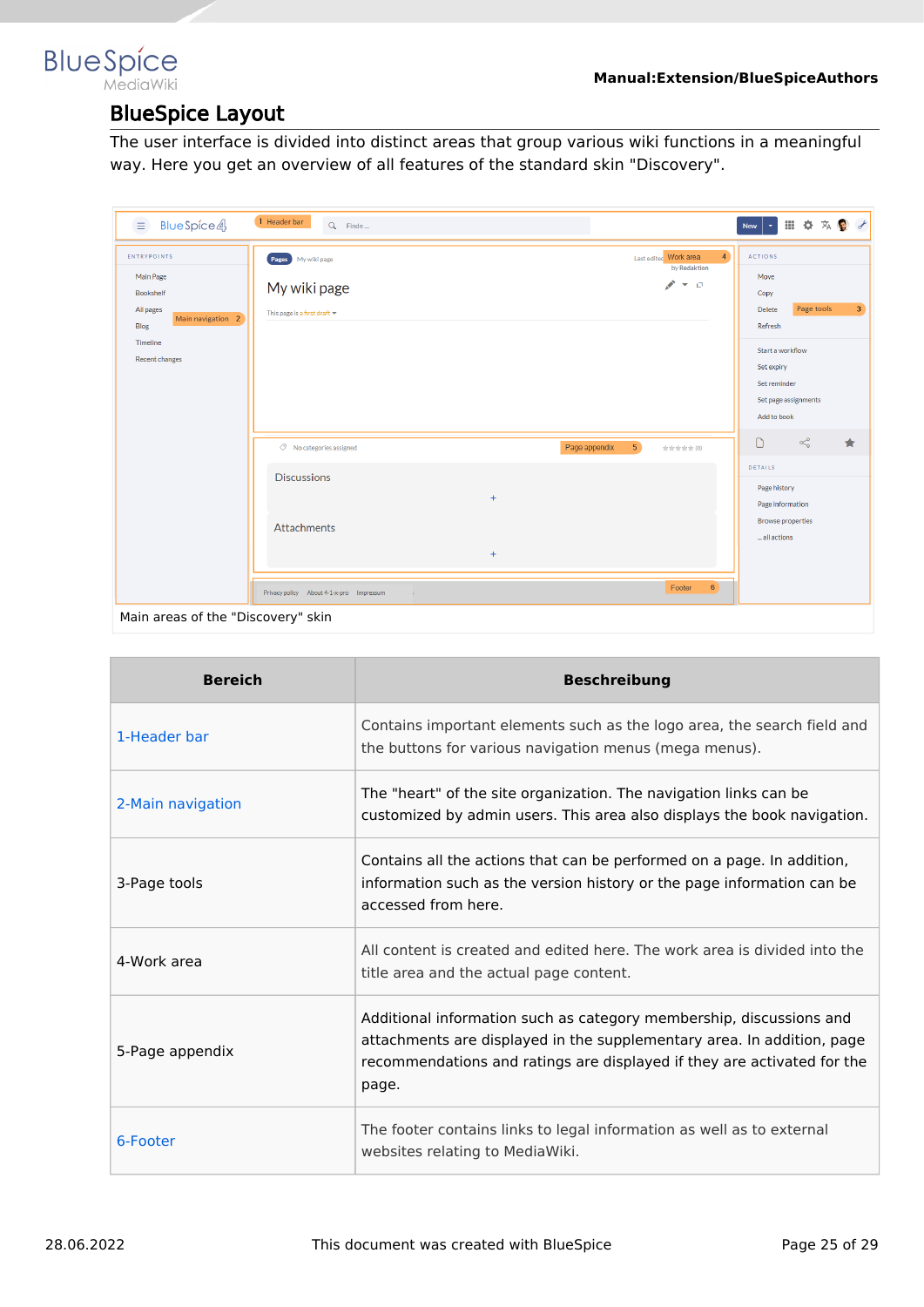<span id="page-25-1"></span>

### Header bar

The header contains important elements such as the logo area, the search field and the buttons for various navigation menus (mega menus).

| BlueSpice4<br>$\equiv$                  | Find<br>Q                          | 1d "New content"<br>Ⅲ☆ス●よ<br>$\overline{\phantom{a}}$<br><b>New</b><br>button<br><sub>1e</sub> |
|-----------------------------------------|------------------------------------|------------------------------------------------------------------------------------------------|
| 1a Main navigation<br>1b Logo<br>toggle | 1c Search field with<br>quick menu | 1f Global<br>1g Language<br>selection<br>1e Custom menu<br>actions                             |
|                                         |                                    | 1i Page tools<br>toggle<br>1h User menu                                                        |
| Header bar                              |                                    |                                                                                                |

| <b>Funktion</b>           | <b>Beschreibung</b>                                                                                                                                                                                                                                                   |
|---------------------------|-----------------------------------------------------------------------------------------------------------------------------------------------------------------------------------------------------------------------------------------------------------------------|
| 1a-Main navigation toggle | Allows users to show and hide the main navigation.                                                                                                                                                                                                                    |
| 1b-Logo                   | The logo can be changed using the special page FlexiSkin.                                                                                                                                                                                                             |
| 1c-Search field           | Page titles that match the search expression are displayed in a quick<br>menu while the search term is being entered. Pressing the Enter key<br>takes you to the search center, which displays the results of a full-text<br>search and allows filtering the results. |
| 1d-"New content" button   | The "New" button allows to create a new page. A subpage can be<br>created directly via the submenu or a new file can be uploaded. A multi-<br>upload is only possible via theManual: Extension/ExtendedFileList.                                                      |
| 1e-Custom menu            | Allows users with admin rights to create an additional mega menu. The<br>button is only displayed once the additional menu has been created.                                                                                                                          |
| 1f-Global actions         | Direct links to many special pages as well as administrative pages of<br>the wiki.                                                                                                                                                                                    |
| 1g-Language selection     | If a page includes links to pages in different versions via language<br>codes that were defined in the Interwikilinks, a mega menu is shown for<br>the language selection.                                                                                            |
| 1h-User menu              | Users manage their own settings, tasks and notifications here. A red<br>circle appears above the user avatar if unread notifications exist.                                                                                                                           |
| 1i-Page tools toggle      | Allows users to show and hide the page tools of a page.                                                                                                                                                                                                               |

### <span id="page-25-2"></span>Main navigation

Links to the most important wiki pages are shown here. Administrators have the option to [customize the main navigation.](https://en.wiki.bluespice.com/wiki/Manual:Extension/BlueSpiceDiscovery/Main_navigation)

### <span id="page-25-0"></span>Page tools

The page tools area contains all the actions that can be performed on a page. In addition, information such as the version history or the page information can be called up from here.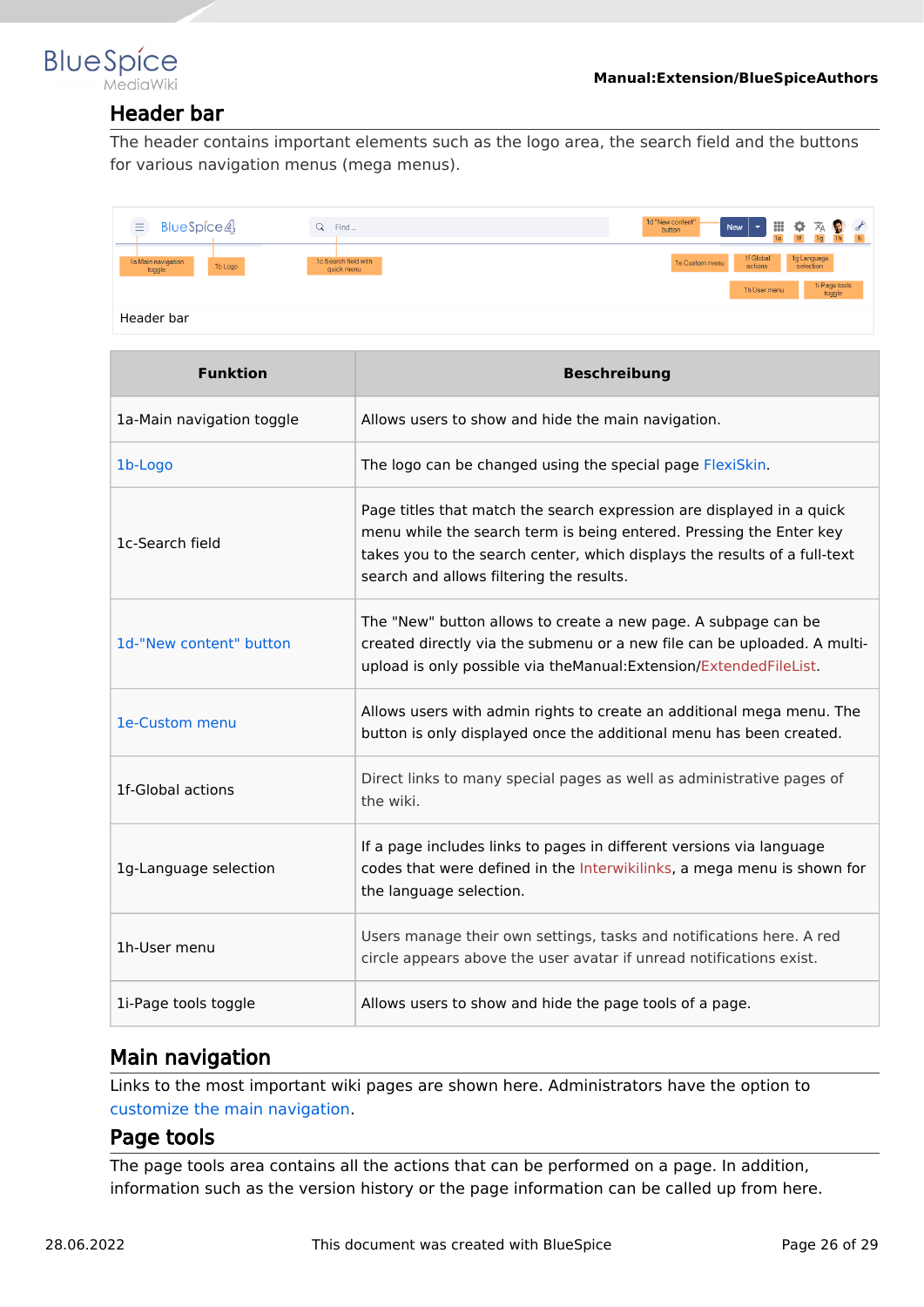



| <b>Funktion</b>     | <b>Beschreibung</b>                                                              |
|---------------------|----------------------------------------------------------------------------------|
| 3a-Standard actions | Move, Copy, Delete, Refresh                                                      |
| 3b-Work actions     | Start a workflow, Set expiry, Set reminder, Set page assignments, Add<br>to book |
| 3c-Ouick actions    | Export options, Share, Add to watchlist                                          |
| 3d-Page details     | Page history, Page information, Browse properties                                |
| 3e-All actions      | Opens a dialog window, in which all possible actions on this page are<br>listed. |

### <span id="page-26-0"></span>Work area

### <span id="page-26-1"></span>**Breadcrumb navigation**

The breadcrumb navigation at the beginning of the work area consists of links that map the path of the current page:

Namespace (=root node) > Pagename > Subpage level 1 > ... > Subpage level x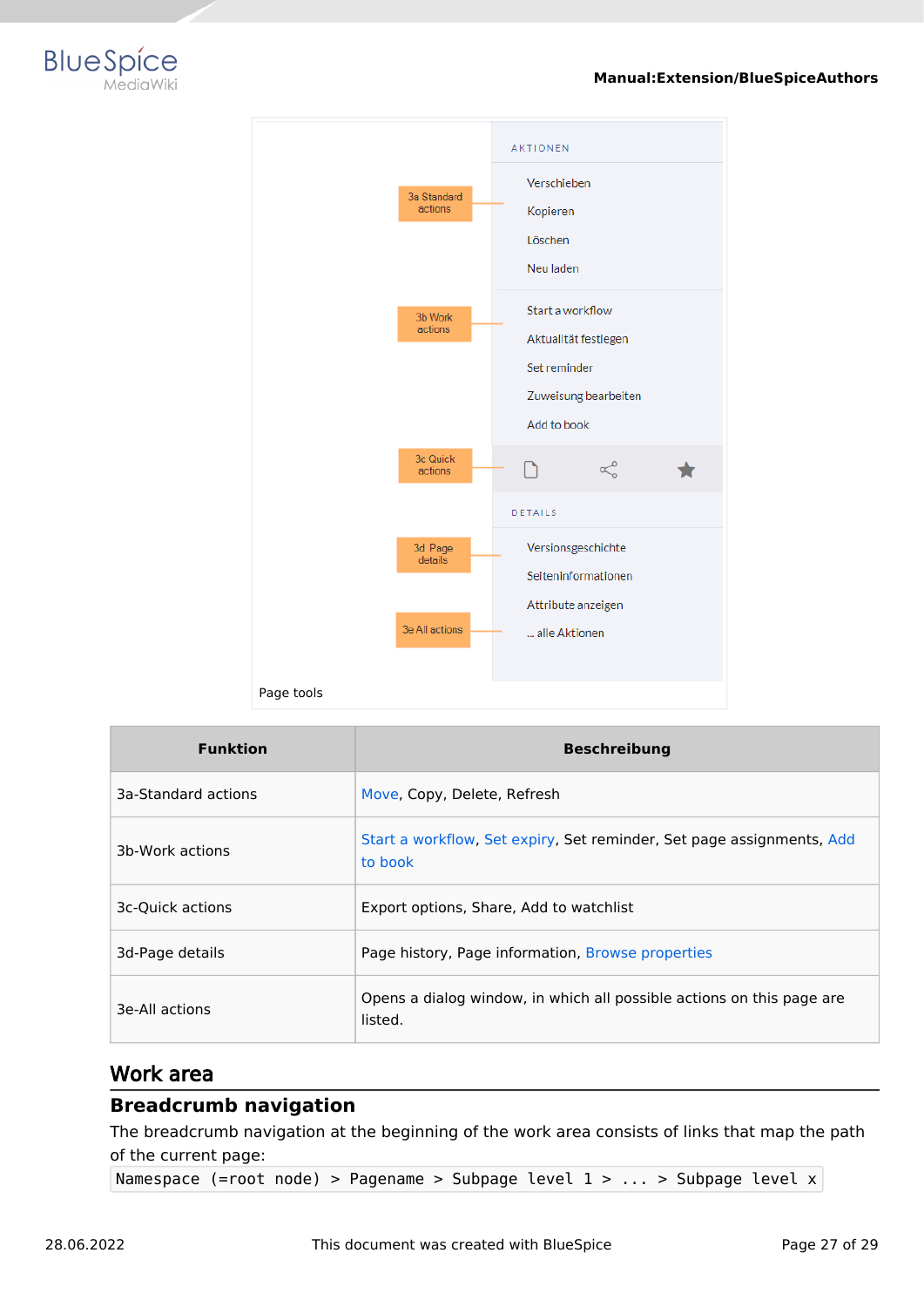

| Setup: Installation Guide ▶ System Preparation ▼ Windows ▶ |                         |
|------------------------------------------------------------|-------------------------|
|                                                            | Linux<br><b>Windows</b> |
| Breadcrumb navigation                                      |                         |

If the page *<namespace>:Main\_Page* (languae variations: de:*Hauptseite* / fr:*Accueil* / zh:) exists, the root node links to that page.

If this page does not exist, the root node links to "All pages" (*Special:Allpages*) with the namespace selector preset to the respective namespace. If the root node should link to a different page (e.g., <*namespace>:Portal)*, then this page needs to be redirected to the page *<namespace>:Main\_Page*.

### <span id="page-27-1"></span>Page appendix

### <span id="page-27-2"></span>Footer

The footer contains links to legal information as well as to external websites relating to MediaWiki. The links to the legal information can be adjusted by wiki administrators via pages in the *MediaWiki* namespace.

[Customize the footer](https://en.wiki.bluespice.com/wiki/Manual:Extension/BlueSpiceDiscovery/Footer)

# <span id="page-27-0"></span>**Reference:BlueSpiceAuthors Extension\: BlueSpiceAuthors**

#### [all extensions](https://en.wiki.bluespice.com/wiki/Category:Extension)

| <b>Overview</b>                                                                   |                                                       |  |                       |  |  |
|-----------------------------------------------------------------------------------|-------------------------------------------------------|--|-----------------------|--|--|
| <b>Description:</b><br>Displays the profile picture for authors of a page         |                                                       |  |                       |  |  |
| State:                                                                            | stable<br>Dependency:<br><b>BlueSpice</b>             |  |                       |  |  |
| <b>Developer:</b>                                                                 | HalloWelt                                             |  | License: GPL-3.0-only |  |  |
| Type:                                                                             | <b>BlueSpice</b><br>Data Analysis<br><b>Category:</b> |  |                       |  |  |
| <b>Edition:</b><br>BlueSpice free, BlueSpice pro, BlueSpice Farm, BlueSpice Cloud |                                                       |  |                       |  |  |
| <b>View help page</b>                                                             |                                                       |  |                       |  |  |

### Features

**BlueSpiceAuthors** displays the profile images of the users who have contributed to a wiki page. They are listed on the *Page information*, which can be accessed from the quality management tools.

**Image selection:** The image shows the profile image that a user is currently using.